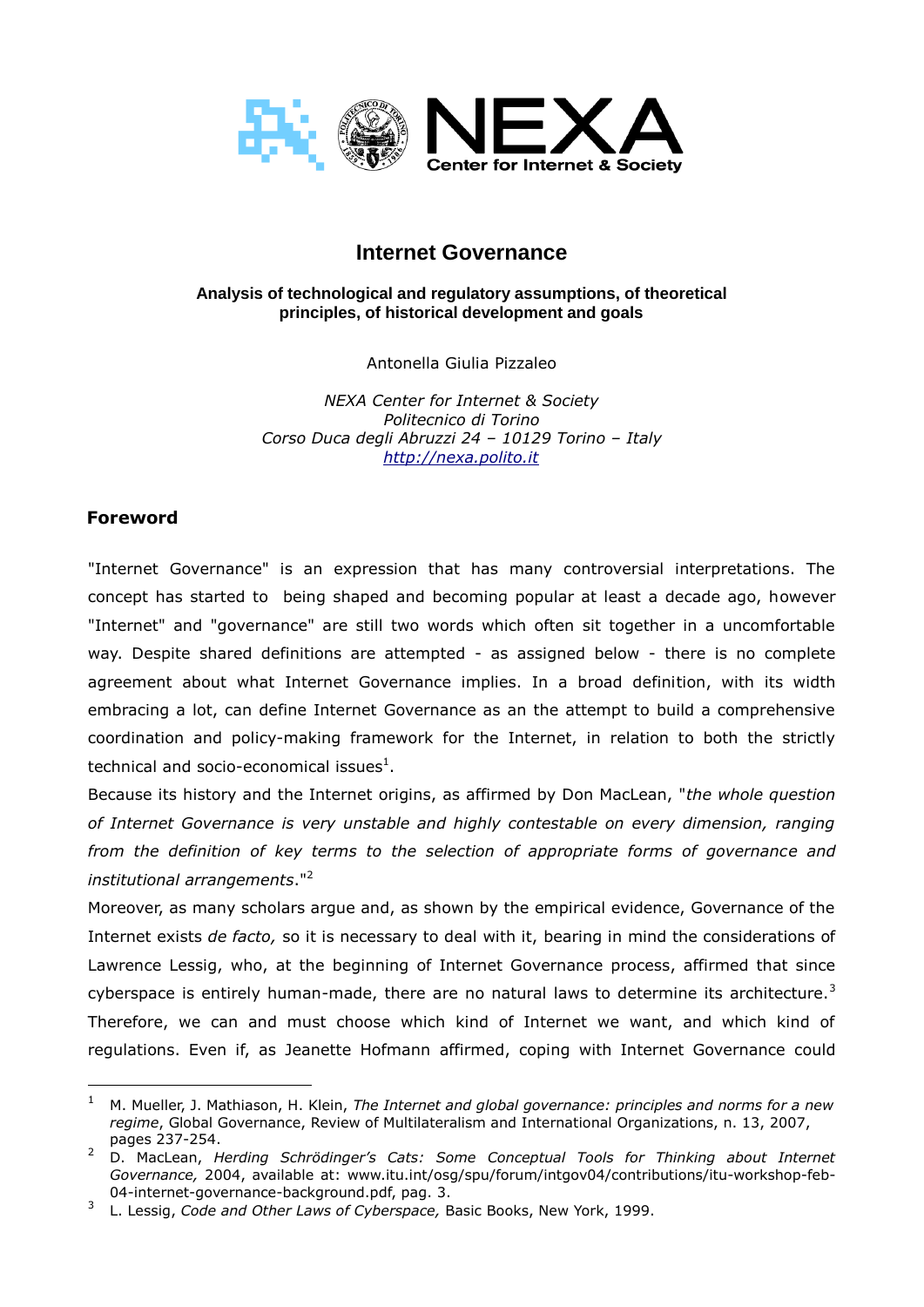mean having to deal with a "*endlessly winding and intricate path of negotiation*", a continue "*process of searching*" 4 .

We are able to define Internet regarding its technical aspects and their complex interdependence, despite the continuous technical developments. We could also agree about the term "governance". As written below, this term refers to the need to find principles, rules norms, shared between the different social actors, who have to deal with the Internet and ask for a decision-making role regarding its governance.

The Internet, with its complex structure, involves individuals, markets, organizations and associations, academia and researchers' communities together with governments and political institutions. As John Mathiason has written, "*the borderless, multistakeholder nature of the Internet means that it can be* governanced*, but not* governed."

In fact, the intrinsic multistakeholder character of the Net makes the Internet Governance that arduous attempt to agree on how to manage and regulate the Net, by governments, private sector, intergovernmental organizations, civil society, academic and technical communities.

The multistakeholderism - as discussed in depth below – could be considered as the fundamental and main element of Internet Governance. Vinton Cerf, one of the fathers of the Internet is so convinced about this principle, to conclude, its foreword of essay "Who rules the net?" answering to the question of the title in this way: "*You and I and 600 millions others, in some measure*."<sup>5</sup>

The history of the Internet has been determined by a multiplicity of social actors right now. The dynamic and rapid growth of the Net – nowadays Internet users reach more than one billion and seven hundred million around the globe<sup>6</sup> – has given rise contradictions and problems among existing regulatory regimes, governments interests, business purposes, needs of civil society, concerns of technical communities. Everyone with a specific role in the Net - even if achieved in different times and ways - with a different approaches, actions and expectations. And, above all, with different weights and means to act effectively.

The involvement of this multitude of actors, with their own perspectives, and the global dimension of the Internet has posed caused huge problems and issues to be coped with in a new way, directly proportional to the novelties of the Internet.

In many respects, the governance of the Internet is an entirely new area for global governance and public-international law.

The specific nature of Internet – from its history, to its technical infrastructure and to its pervasiveness and strong impact on every aspects of our life - allows us to compare only partially its governance with the management of the older information and communication technologies. The International Telecommunications Union (ITU) and the Universal Postal Union regulating the nineteenth century's technologies had to strive to balance the service for the

<sup>4</sup> J. Hofmann, *Internet Governance: A Regulative Idea in Flux*, 2005, available at: regulation.upf.edu/ecpr-05-papers/jhofmann.pdf

<sup>5</sup> V. Cerf, *Who rules the net?,* in A. D. Thierer, C. Wayne Crews (Eds.), *Who rules the net?: Internet governance and jurisdiction*, Cato Institute, Washington D.C., 2003, pag. XIII

 $6$  For Internet usage statistics, see: www.internetworldstats.com/stats.htm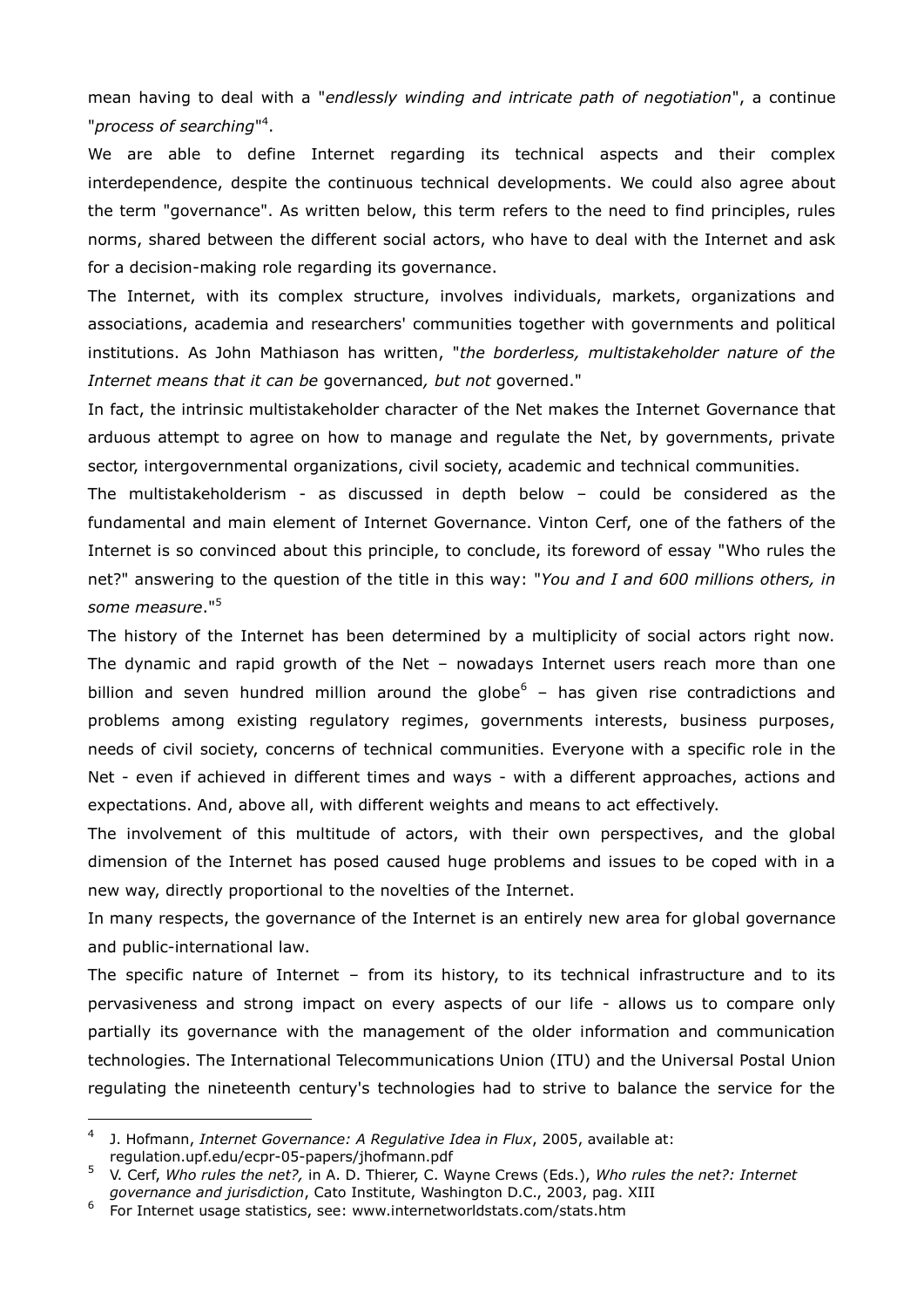users, the commercial potential of their diffusion and the communication and freedom of expression possibilities. This aspect is remarkably similar to the Internet Governance problems, notwithstanding Internet because of its history and its multi-stakeholder and borderless nature presents some peculiarities.

In 2007, during the Internet Governance Forum (IGF) – the global meeting about Internet Governance issues, established by U.N. in 2006 - in Rio de Janeiro, Vinton Cerf suggested that the closest comparison with the governance of the Internet is the Law of the Sea.<sup>7</sup>

From a legal point of view, the history and the management of the Internet has evolved within self-regulation - the first form that has been historically determined, which has permitted and permits nowadays the development of technical standards - unilateralist temptations; state sovereignties; international law. These different approaches often overlap and contrast.

From a historical point of view, since the mid-1990s efforts have been conducted to construct an international regime for global Internet Governance. Starting with the establishment of some entities and especially the Internet Corporation for Assigned Names and Numbers (ICANN) in 1998 - that will be discussed later -, which are responsible for the technical management of the Internet, these attempts have been highlighted in the World Summit on Information Society (WSIS), the process held, from 2001 to 2005, by United Nations (U.N.). Since 2006, the WSIS has given way to the Internet Governance Forum, the meeting, which meets, annually, all categories of stakeholders from around the world, in order to discuss all aspects of the governance and the management of the Net.

Attempting to gain a general evolution, we may affirm that Internet Governance has been evolving substantially from technical management to social and human rights issues; formally from a small group of institutions to a global dimension.

Even if it is probably possible to delineate these two development directions, Internet Governance has a non-linear shape and it is still too recent and in a fluctuating definition to be understood as an accomplished matter.

Even the judges on the effectiveness of the processes put in place are different and often conflicting. Simplifying, we find at one extreme, those who believe that the workplace by a structured discussion, in particular IGFs, did not produce enough effective results, mainly because they are not decision-making fora. According to this first group, the real and concrete decisions are taken elsewhere, particularly in locations such as ICANN, and are determined by the traditional powers, which take little account of what happens in global fora of the U.N., especially the instances of social subjects and weakest countries.

On the other hand, there are those who argue that IGFs are truly affecting the dynamics of the Internet decision-making, particularly by international pressure groups, which, thanks to the IGF process too, nowadays are more able to realize alliances and work together, at a national level also.

About U.N. Internet Governance Forum: www.intgovforum.org/cms The quote of Vint Cerf is available at: www.intgovforum.org/cms/Rio\_Meeting/IGF2-EmergingIssues-15NOV07.txt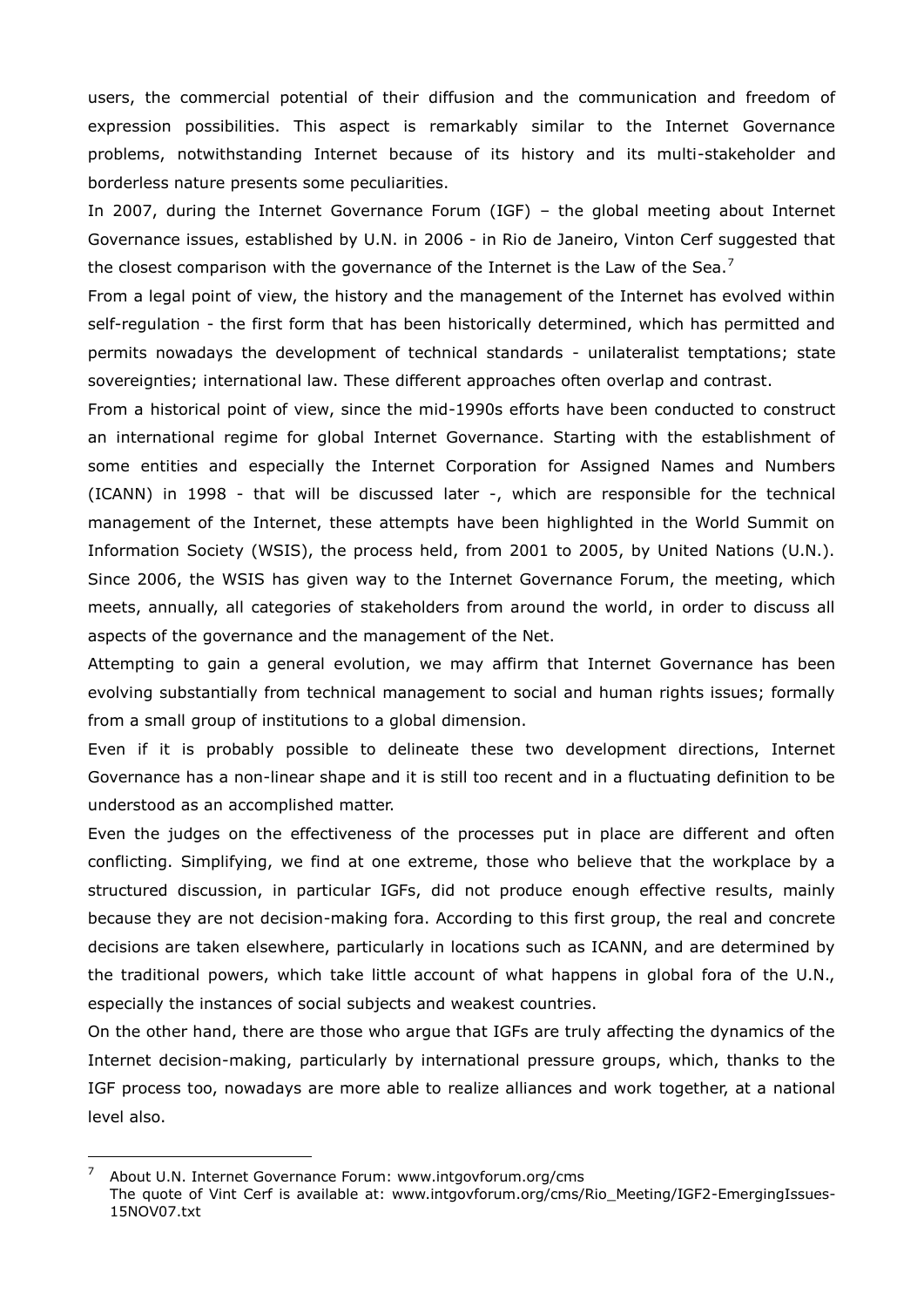Fully understanding of what happens is not easy, but there are elements of truth in both sides. Certainly, a difficult mediation about the redistribution of power by various actors is underway: both as regards the power on the Internet and through it.

If it is obviously not easy to trace the map of the re-distribution of power between players on the field, re-defining the concept of power in the network society makes up a further complicating factor.

As Manuel Castells explains in his latest essay,  $8$  the major parts of fundamental functions of the networked society (financial markets, trans-national productions, media networks, networked global governance, social and global movements) are organized around networks and through the Internet. And also power is being refocused on the network, assuming its form. The Internet, in fact, is the first product of technology, which is assumed as being a social morphology.9

In this framework of deep and wide variation, in the network society, power cannot be reduced to State, the fulcrum of power still being held in modern societies. The globalization, detonated and made irreversible by the Internet, is accelerating the crisis of the nation-state, just previously on. Then, we are in the presence of a growing contradiction between the structure of instrumental relations of the global networks and the relegation of the nation state within its territorial limits. This dynamic is true and recorded for all social contexts and even more strongly in relation to the Internet itself. Regarding Internet Governance, unlike most areas where global institutions have been created, where the role of governments is predominant, the Internet is a field where the private sector and civil society each have an important role, sometimes more important, than governments. At any rate, as the Internet Governance process shows, States are reacting, transforming and adapting to the new environment. So, we witness the efforts of former players to seek new ways of not losing their hegemony; of new players jostling for a place of importance and all social bodies to structure reference points in a fast changing environment.

In all cases, the struggles and conflicts of power are more alive than ever.

In this paper, we seek to shape an Internet Governance map, trying to provide some key definitions for understanding the phenomenon and critically analyse the events that were and are decisive.

In the first part we analyse the Internet Governance under its historical respect. Tracing the history of institutions that have gradually been created to manage it, we try to give a critical reading, attentive to political balances, of dynamics that have brought us up to today.

The second part is about Internet Governance Fora, the main global experiment implemented until now, in order to define global Internet Governance. A special focus is dedicated to the Italian involvement in that process.

The third and last part is about theoretical analysis of different regulatory approaches, involved

<sup>8</sup> M. Castells, *Communication Power*, Oxford University Press, New York, 2009

<sup>9</sup> M. Castells, *The Rise of the Network society. The Information Age: Economy, Society and Culture,* Vol. I, Blackwell Publishers, Malden, 1996.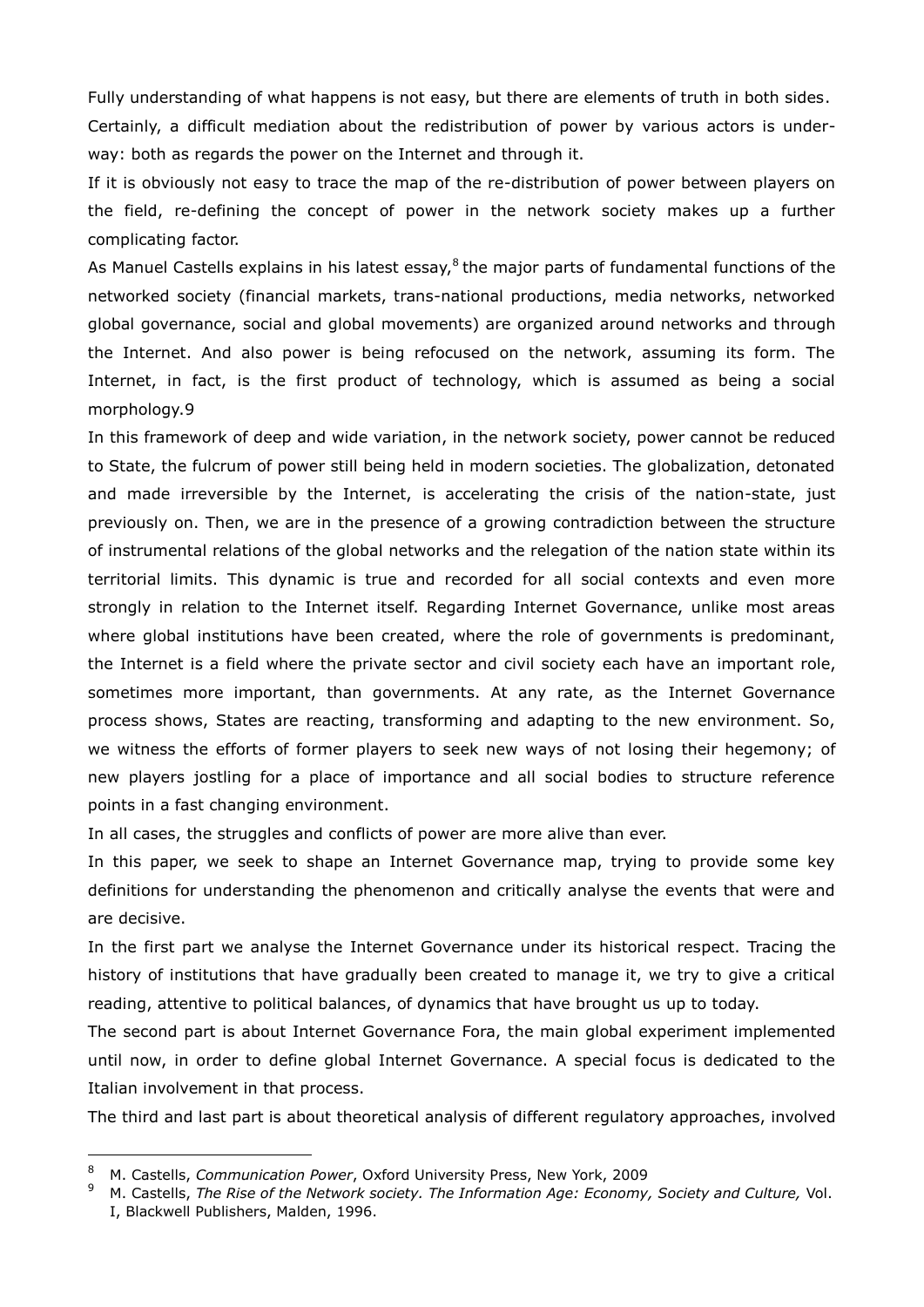in Internet Governance issues.

A conclusive paragraph tries to tack stock and trace possible developments.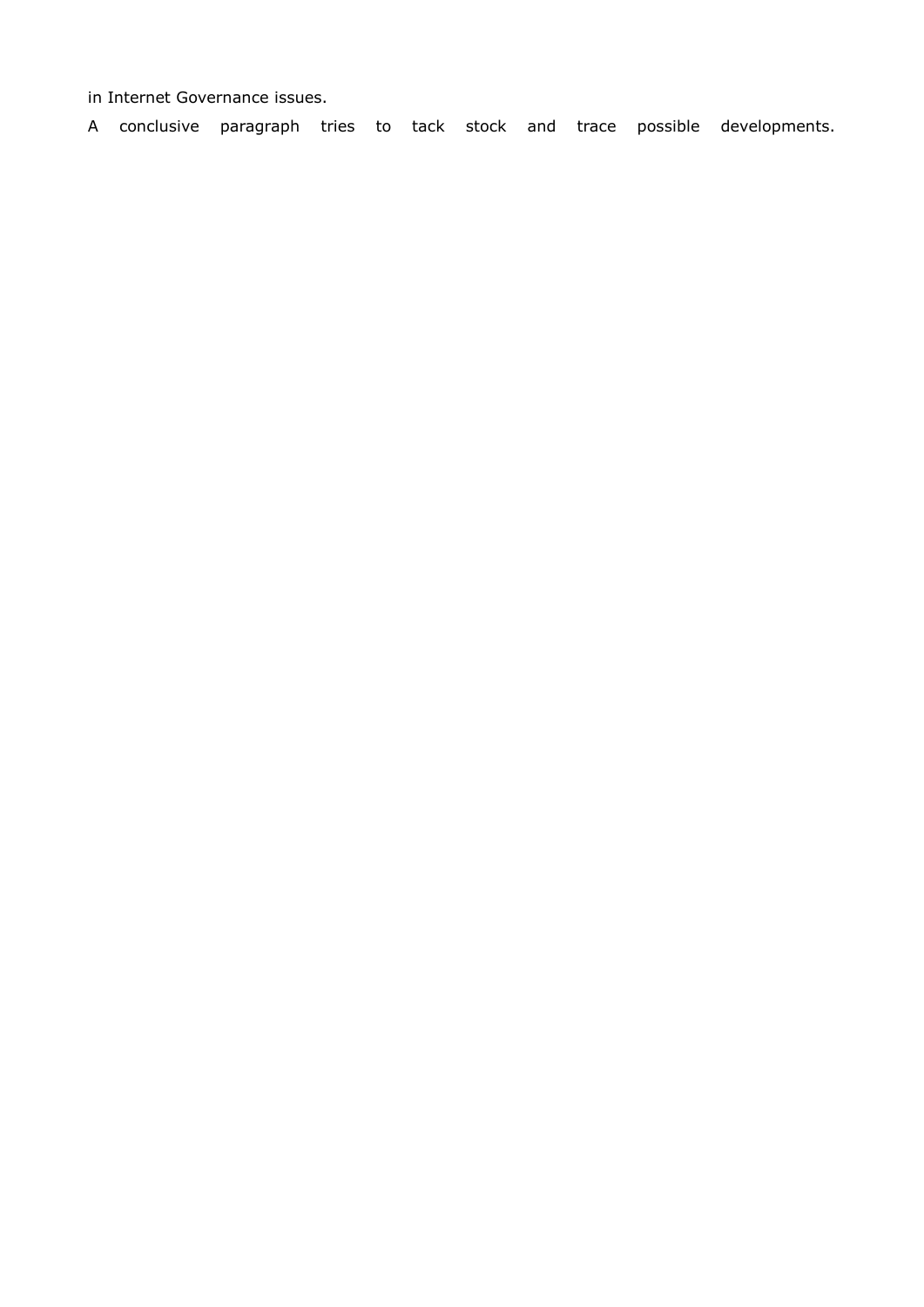### **FIRST PART - INTERNET GOVERNACE: A HISTORICAL DEFINITION**

#### **1. From Internet's origins to ICANN**

-

The Internet, as it is well known, started as a governmental project during the cold war period, in the late 1960s, when the U.S. Government sponsored the realization of a resilient and networked communication infrastructure.

ARPANET was the first network developed under the ARPA (Advanced Research Projects Agency) by Bob Tayolr and Larry Robert in 1969. This progenitor of the Internet connected for the first time four nodes: the University of California, the Stanford Research Institute, the University of California Santa Barbara, The University of Utah.

From the beginning, university researchers and software programmers worked together, in a collaborative way, sharing their knowledge and ideas, in order to define and develop the Internet technical aspects.

The Request for Comments (RFC) are one of the most relevant testimony of this collaborative method. <sup>10</sup> The RFC is a memorandum that describes: methods, behaviours, research, or innovations applicable to the working of the Internet and Internet-connected systems. This means Internet was designed precisely in order to create a collaborative instrument that allowed the researchers to discuss about the technological solutions and approve protocol standards within the scientific community. Without this shared work would probably not been possible to reach the definition of Internet protocols.<sup>11</sup>

Few years after the first ARPANET connections, two technological inventions revolutionized the structure of the Internet and determined its openness and its, irreversible, exponential growth. By the mid-1970s, Robert Kahn and Vinton Cerf, at Stanford University created the suite protocol TCP/IP (Transmission Control Protocol and Internet Protocol), that made Internet the network we know today.

The invention of TCP/IP protocol is a fundamental step in Internet history, because it led to an open network: the suite protocol itself gives the possibility to make communicable and compatible different networks, using different data transmission techniques. The other relevant feature of TCP/IP is the packet switching, a data transmission mechanism, by which the data packages take different paths through the network to reach the target.

Because of the TCP/IP suite protocol adoption, the military network was separated from the civilian one and it was called Milnet in 1983. The rest of the network grew rapidly and it becomes Internet in 1990.

TCP is still the fundamental element of the Internet, which, using Milton Mueller, Hans Klein and John Mathiason definition, can be described as: " […] *the global data communication capability realized by the interconnections of public and private telecommunication networks* 

 $10$  The first RFC 1, entitled "Host Software", was written by Steve Crocker of the University of California, Los Angeles), and published on April 7, 1969. www.rfc-editor.org/rfc.html

 $11$  A protocol is a set of rules which is used by computers to communicate with each other across a network.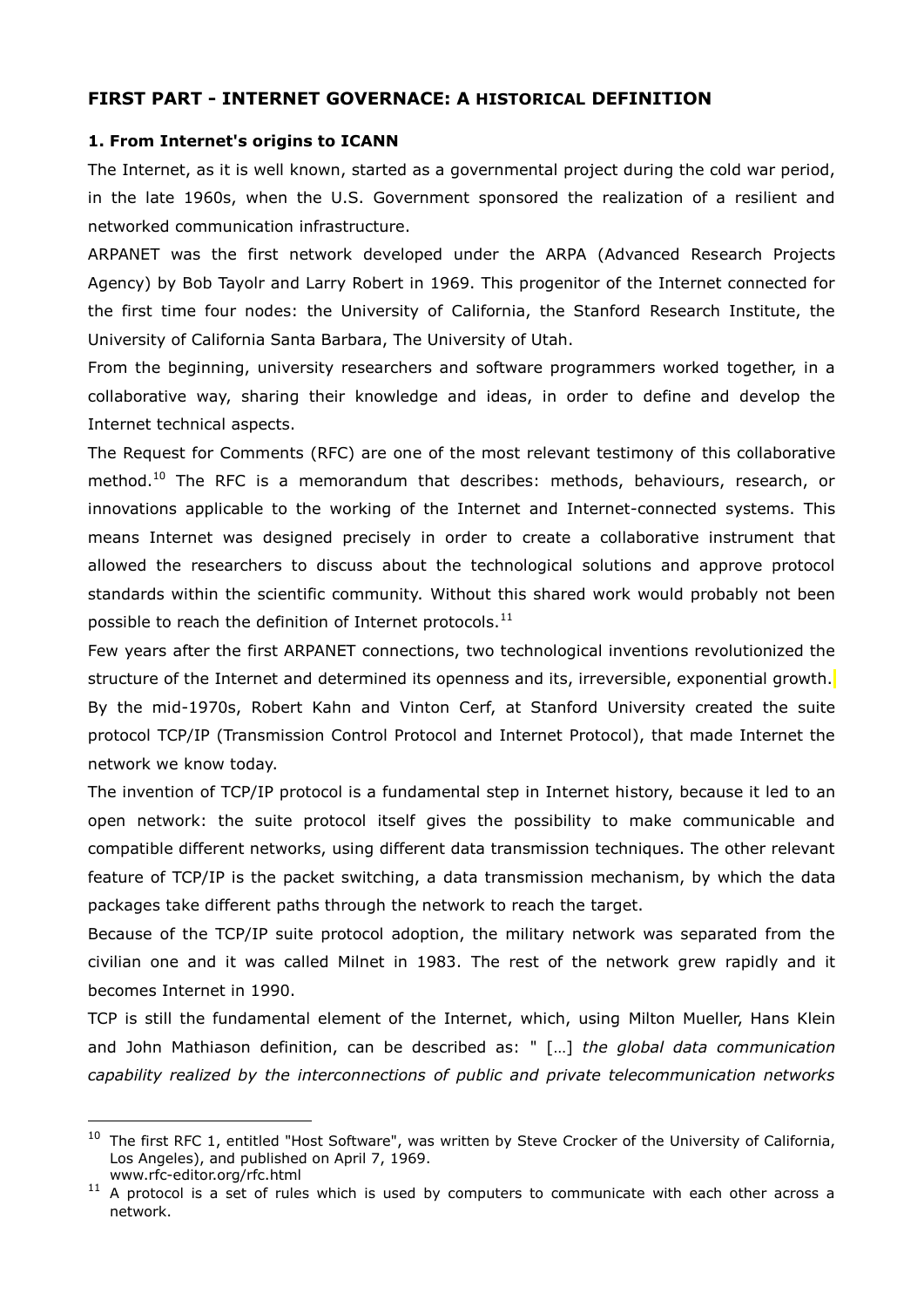*using Internet Protocol (IP), Transmission Control Protocol (TCP), and the other protocols required to implement IP inter-networking on a global scale, such as DNS and packet routing protocols*"*.* 12

The definition of the Domain Names System (DNS) was the second technological innovation that permitted the rapid growth of the Internet.

The DNS system is the prerequisite to guarantee the usability of the web and a universal access system of unique identifiers. Invented in 1983 by Jon Postel, the DNS ensure in fact the punctual identification of an Internet address, the exact match between an IP address and an alphabetic label, the so-called domain name. A domain name is an identification label that defines a realm of administrative autonomy, authority, or control in the Internet.

The domain names are organised in subordinate levels (subdomains) of the DNS root domain, which is nameless. The first-level set of domain names are the top-level domains (TLDs), including the generic top-level domains (gTLDs), such as the prominent domains .com, .net and .org, and the country code top-level domains (ccTLDs), such as .it, .en, .fr and so on. The so-called root authority that runs a top role in the allocation of IP addresses manages these domains.

Below these top-level domains in the DNS hierarchy there are the second-level and third-level domain names that are typically open for reservation by end-users that wish to connect local area networks to the Internet, run web sites, or create other publicly accessible Internet resources. This second level domains is managed by accredited and recognised organizations, called registrars.

The servers that manage and control the IP assignment are organised in a hierarchy, that culminates in so-called root servers legacy, thirteen central servers (ten in U.S. territory, two in Europe, one in Japan) to which all servers in the world refers. Among these servers, the root server A is the authoritative one, able to dominate the others. In a logical order, under the servers' legacy there is the Regional Internet Registries (RIR), which provide and supervise IP addresses assignment in the different world regional areas. There are five RIR: one for the African area, one for the Asian-Pacific network, one for American territory, one for Latin-American and Caribbean area.

This initial phase has played a key role in the establishment of a quasi-informal governance of the technical characteristics of the Internet.<sup>13</sup> The researchers were naturally entitled to operate, if only for reasons of competence, the control and the management of the network. So, at the beginning, Internet was considered an area of absolute freedom, not subject to State legislation, but to self-regulation. Nevertheless, as stated earlier, in the 1960s and 1970s, the major source of research funding for universities was the United States Department of Defence, which underwrote scientific research that might have defence implications through

 $12$  $12$  M. Mueller, J. Mathiason, H. Klein, work cit. 2007.

<sup>13</sup> M. Mueller, *Ruling the Root: Internet Governance and the Taming of Cyberspace*, MIT Press, Massachusetts, 2002.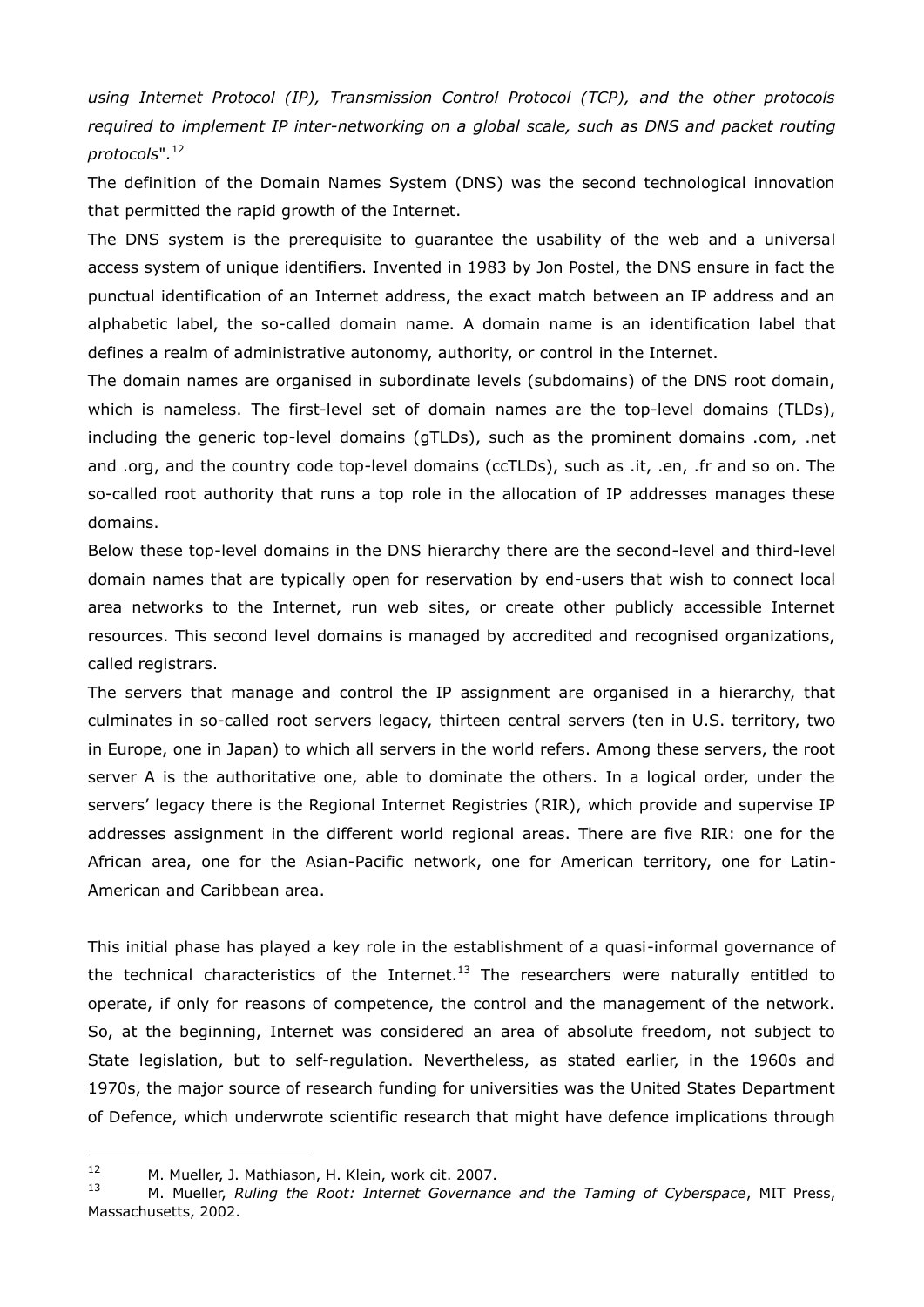its Defence Advanced Projects Administration (DARPA).

This original libertarian spirit will not abandon the Internet. Nowadays, it is still essential for the technological development of the network (think of the open source communities); it is also a philosophy that animates the relationship among Internet users, in light of the sharing and collaborative practices.

The TCP Internet protocol and the DNS management underlie the need for wider governance and management and the States, starting from the U.S. government, have become to demand an increased role in the governance of the Internet, justified also by a supposed territorial management of domain names.

Therefore, since 1980s, the complex technical structure corresponds to an equally complicated series of entities, established for different reasons, under different pressures and with different purposes, which have accompanied the growth of the Internet and its technical and policy management.<sup>14</sup>

In 1983, DARPA perceived a need to develop a stronger coordination of networking development, so it established the Internet Activities Board (IAB). It included, as a selfstanding body, the Internet Engineering Task Force (IEFT).

The IAB<sup>15</sup> comes from the Internet Configuration Control Board, founded in 1979 by Vint Cerf. This renewal body was structured as an independent committee of researchers and professionals coordinating Internet engineering, design and management. The IAB is framed as a committee of the IETF and as an advisory body to the Board of Trustees of the Internet Society (ISOC) – described below -. Its responsibilities include architectural oversight of IETF activities, Internet Standards Process oversight and appeal, and the appointment of the RFC Editor. The IAB is also responsible for the management of the IETF protocol parameter registries.

The IEFT (www.ietf.org) constitutes "*a large open international community of network designers, operators, vendors, and researchers concerned with the evolution of the Internet architecture and its smooth operations. It is open to any interested individual*."<sup>16</sup> Practically it determines the standards, which allows Internet to work seamlessly.

The IEFT membership is completely free and voluntary. Nowadays few hundred individuals, mainly software engineers from private sector, are working on behalf of IETF in order to improve the technical background of the Internet, as protocol application and development, routing, security and so on.

By 1992 DARPA had ended its involvement in Internet Governance and the sponsor of the IAB was moved to the ISOC.

 $14$ Here we describe the main ones and reserve a more detailed discussion at ICANN: undoubtedly the institution which has the most relevant role internationally and which is, since its establishment, the target of international controversy.

<sup>15</sup> www.iab.org

<sup>16</sup> www.ietf.org/about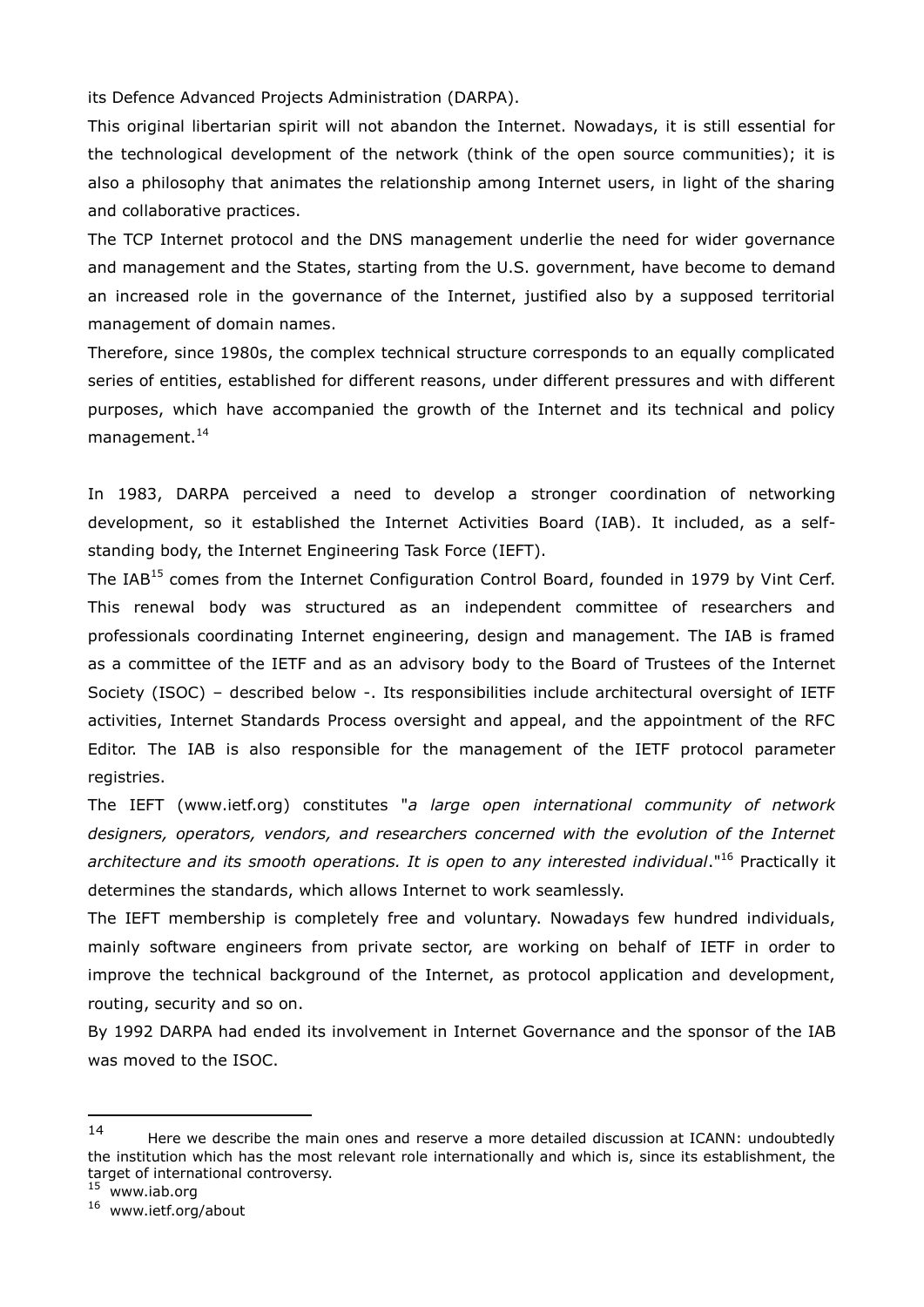After DNS definition, in 1988, the assignment of names to domains in preference to numbers was delegated by the U.S. government to an independent entity: the Internet Assigned names Authority (IANA). "*The Internet Assigned Numbers Authority (IANA) is the body responsible for coordinating some of the key elements that keep the Internet running smoothly. Whilst the Internet is renowned for being a worldwide network free from central coordination, there is a technical need for some key parts of the Internet to be globally coordinated - and this coordination role is undertaken by IANA. Specifically, IANA allocates and maintains unique codes and numbering systems that are used in the technical standards ("protocols") that drive the Internet.*" 17

In other words, IANA coordinates the numbering systems needed to ensure the Internet interoperates globally.

Even in the early 1990s, another essential technical innovation has consecrated the explosion of the Internet as we know it today.

Tim Berners Lee, at European Organization for Nuclear Research CERN of Geneva, together with some of his colleagues, developed the World Wide Web (WWW). A system of interlinked hypertext documents contained on the Internet. Berners-Lee's design included the possibility that information could be stored on a computer function as server and could be accessed by particular software called browser. With a web browser, users can view web pages that may contain text, images, videos, multimedia and navigate between them using hyperlinks.

Berners-Lee contributed also to develop the "HyperText Markup Language" (HTML), the language for formatting documents with the capability for hypertext links, that became the primary publishing format for the web.

To manage and drive the development and the improvement of standards for WWW,, Berners-Lee founded the World Wide Web Consortium (W3C) in 1994.

It was founded as an industry consortium, at the Massachusetts Institute of Technology Laboratory for Computer Science, with support from DARPA and the European Commission.

"*The W3C is an international community where member organizations, a full-time staff, and the public work together to develop Web standards. Led by Web inventor Tim Berners Lee,*  W3C's mission is to lead the Web to its full potential<sup>"18</sup>, by developing, in a multistakeholder approach, protocols and guidelines that ensure the long-term growth of the Web.

The standardization of the web is based on W3C recommendations, defined as a specifications or set of guidelines that, after broad consensus-building, received the endorsement of W3C and recommended for wide application. Since its establishment in 1994, more than ninety recommendations have been produced, including html, xhtml, xml. Currently W3C encompasses over 400 organization members from various sectors and more than forty countries.

<sup>17</sup> www.iana.org/about

<sup>18</sup> www.w3.org/Consortium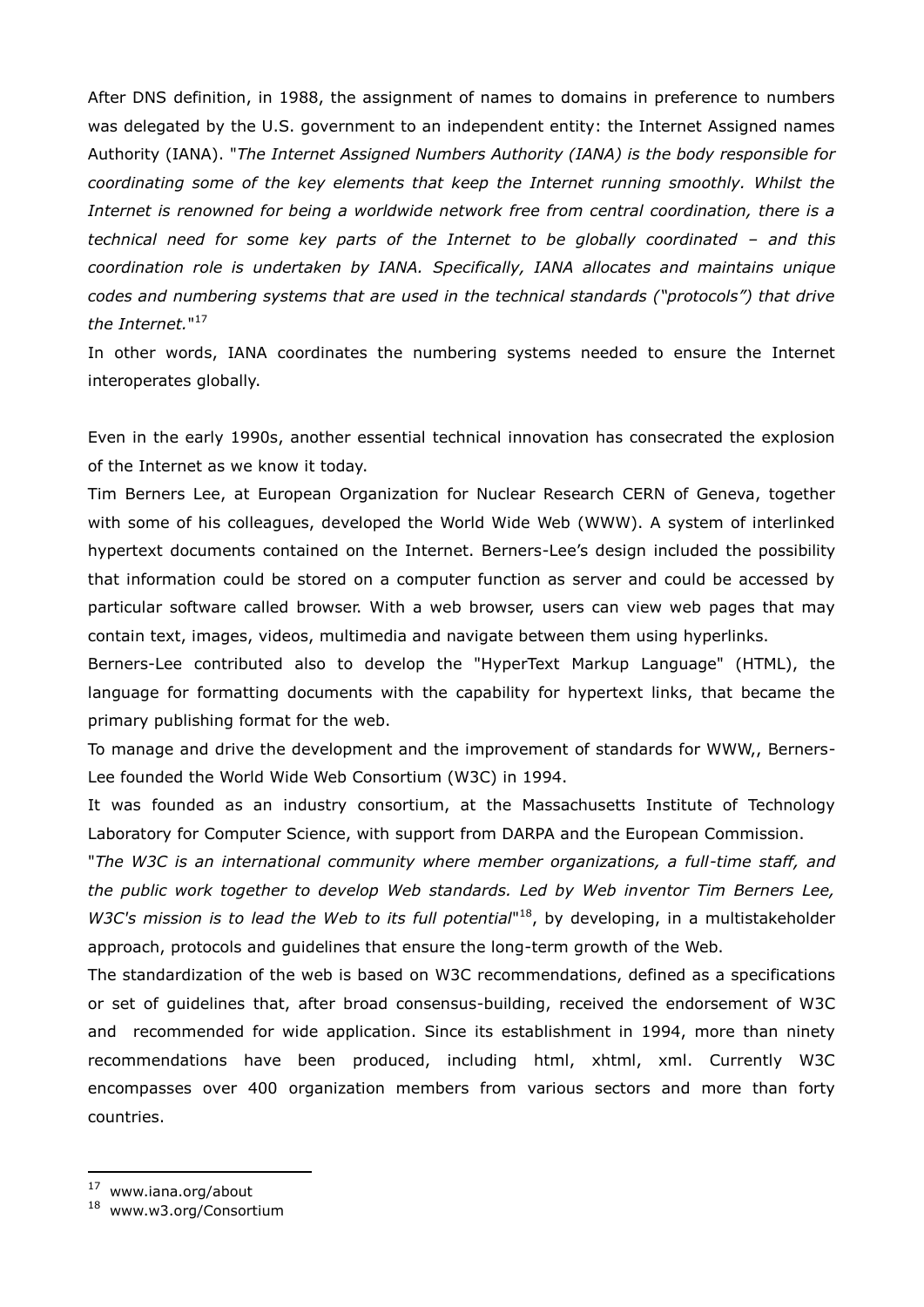When ARPANET has become Internet and the WWW has permitted its wide diffusion e use by no-technical users, U.S. government took steps to define a new approach to government.

As mentioned before, the critical element of the Internet is the addressing system. The five top-level domain existing at the time (.com, .org, .net., .edu, .gov, .mil) were managed by only one registrar, Network Solution Inc. (NSI) a private entity, but due to the sphere of government control. Only .mil was directly controlled by U.S. Department of Defence.

As Internet increased in size, the number of registrations grew enormously. NSI decided to charge for site registration; this initiative was unpopular and opposed by those who considered the Internet as a public good. NSI should become a potential monopoly. The gap widen between those who wanted free Internet, and those, such as NSI, which pointed to the development of business applications.

In order to control U.S. Government interference, researchers and Internet technical communities tried the road of internationalization, promoting the establishment of Internet Society (ISOC) in 1992.

ISOC would be a source of non-governmental funding, as well as, an alternative referent for the development policy of the Network. In order to structure a strong position, ISOC shook strategic alliances, particularly with the lobbying of intellectual property that had a series of ongoing disputes with NSI.

Initially the U.S. Government did not recognise ISOC as a legitimate interlocutor, that would has happen only at the end of the 1990s.

ISOC was founded as a non-profit and non-governmental membership society, with the aim "*to provide leadership in Internet related standards, education, and policy. With offices in Washington D.C., USA, and Geneva, Switzerland, it is dedicated to ensuring the open development, evolution and use of the Internet for the benefit of people throughout the*  world".<sup>19</sup> ISOC is the organizational home for entities responsible for Internet infrastructure standards, especially for IEFT, IAB. ISOC is estimated to encompass more than 100 organizations and approximately 30.000 individual members in over 180 countries. Membership in ISOC is open to both individuals and organizations, which are engaged in the evolution of the Internet. Various types of organizations (corporations, non-profit organizations, trade and professional groups, foundations, educational institutions, government agencies and other international entities) can become ISOC members. Its management is provided by a Board of Trustees, which consists of twenty members at most.

Any constituency groups, like ISOC, Internet service providers, telecommunication companies, were concerned about the end of NSI assignment, planned for 1998. Therefore they try to define an alternative to domain registry, so they established an informal governance group, the International Ad Hoc Committee (IAHC), "[…] an international multi-organization effort for specifying and implementing policies and procedures relating to International Top Level

<sup>19</sup> www.isoc.org/isoc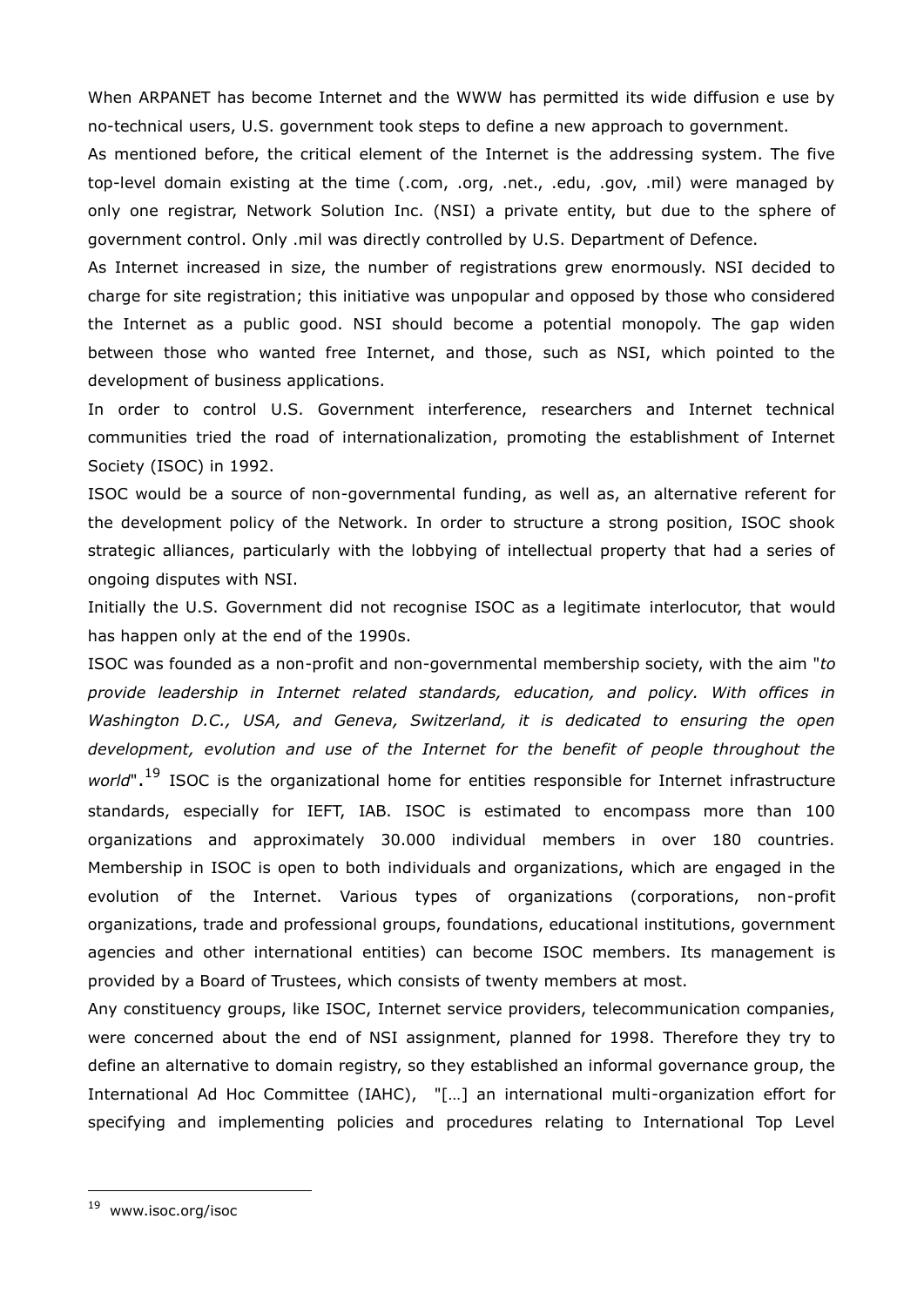#### Domains".<sup>20</sup>

The discussions and confrontation led to the definition of a Memorandum of Understanding (MoU) on top-level domains, a proposal evolved under the "rough consensus" model, that had traditionally governed Internet standards. The MoU included the creation of seven new toplevel domains, the establishment of a large number of registrars, the creation of a central registry of names and numbers and of Internet policy institution.

The MoU was the first example of really multistakeholder and multilateral agreement concerned the Internet Governance; its general and primary aims were: to eliminate the monopoly of NSI, make the root authority independent from U.S. government. The effect on the Internet of the MoU would be to internationalize Internet Governance, regarding one of its core functions.

Significantly, the MoU involved the ITU, in order to manage the registrars, and the World Intellectual Property Organization (WIPO), in order to manage intellectual property disputes.

The MoU was signed by 215 parties at ITU headquarters, in May 1997. Seventy percent of the signatories came from outside the U.S., mostly from Western Europe.

In that way, the MoU in an attempt to contain the U.S. supremacy was very confident on the contribution of the ITU, the leading United Nations agency for information and communication technology issues, established in 1865, originally for managing the telegraph technology and then the information and communications technology in general.

The U.S. government, felt bypassed by this initiative, therefore they did not sign the MoU, this created an irreconcilable conflict.

Nevertheless the IACH initiative lost consistency quickly, due to the lack of support from states; support that even the ITU could have provided. Thus ITU was losing the opportunity to be part of those who led the Internet Governance.

In this context, at the beginning of 1998, with extreme effort, Jon Postel tried to demonstrate his authority over the management of the DNS, through the ownership of the root server file. The attempt lasted only a few days, under threat of legal coercion; Postel was forced by the U.S. government to restore the functioning of the file.

During these quick developments the U.S. discussed possible changes of the DNS management, on the basis of "Green Paper" and a subsequent "DNS White Paper".

The first document, published by the U.S. Government in February 1998, affirmed the mastership and the control of DNS by the U.S. Government, also due to the presence on U.S. soil of the authoritative root server and most of the servers of the root legacy.

The Green Paper tried to solve the problems by establishing a new structure, a non-profit corporation, for domain name assignment.

The document did not mention ISOC and did not take into account European requirements.

In order to gauge consensus, U.S. wrote an RFC regarding Green Paper: over 500 comments had been received. Almost two-thirds of the comments came from individuals, and mainly from

<sup>20</sup> www.gtld-mou.org/docs/iahc-charter.html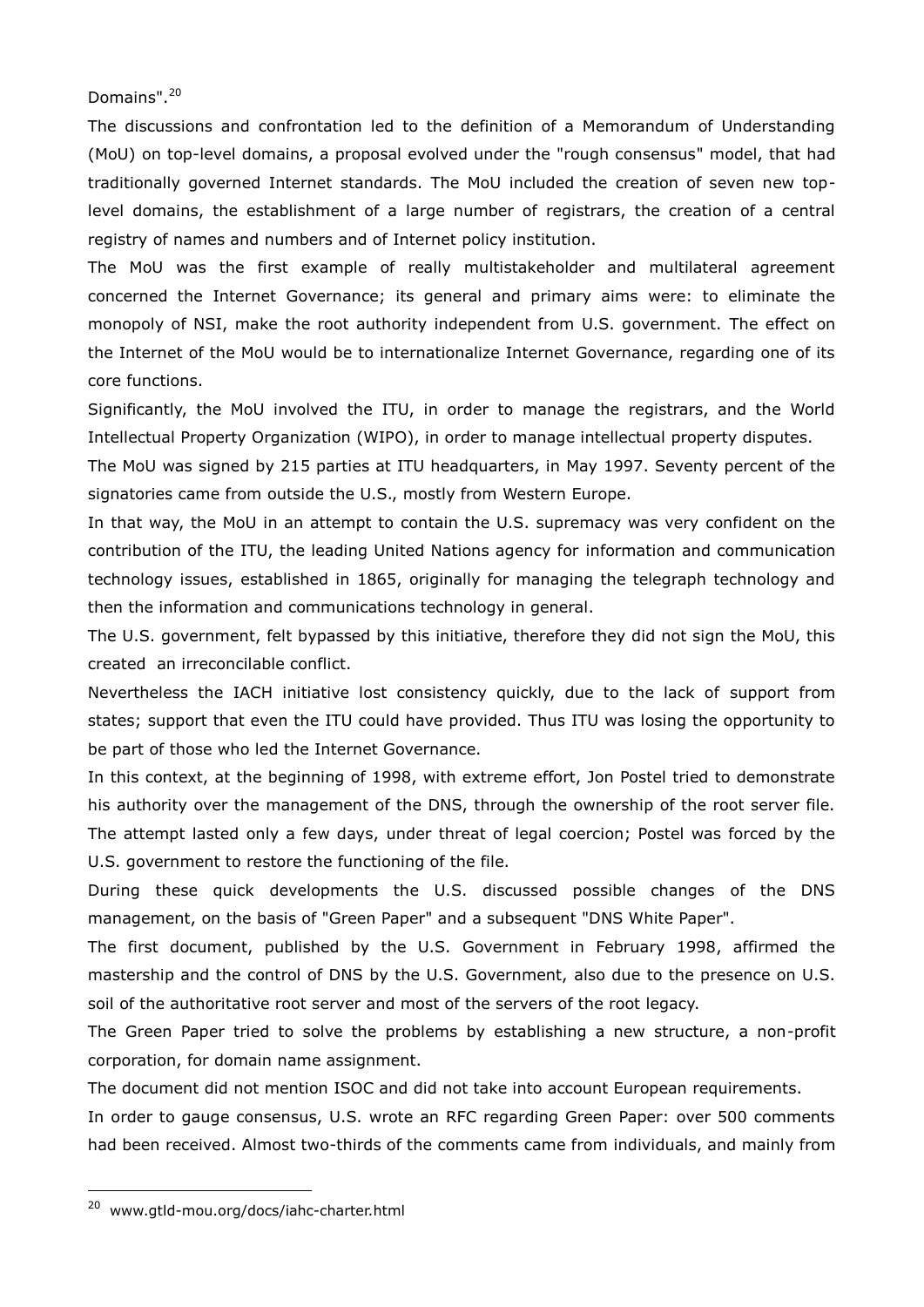business area.

A major criticism was the U.S.-centric model, European countries, organization and also Union, in particular, judged the document mismatch to the international interests, requiring for a more open and global structure. However the idea of transferring the DNS to private and nonprofit control remained.

The U.S. government took into account these comments and, on the subsequent June, modified its proposal and published "DNS White Paper", that moderated the U.S. Government influence compared to the previous one.

According to this new strategy, the organization should be based on the four principles of:

 stability; the U.S. government should end its role in the Internet number and names address system in a way that ensure Internet stability;

 competition; Internet is a decentralized system that encourage innovation and individual freedom;

 private bottom-up coordination; certain management functions required coordination and, in some cases, it would be exercised by private sector better than the governments;

 global representation; the new entity should operate for the benefit of the whole Internet community. A mechanism (this very relevant affirmation and took in accounts Green Paper criticisms) should be established to ensure international participation in decision-making.

Apart from the incorporation under the U.S. law, international interests were assured by constituting the entity's Board of Directors, with members from different part of the world.

The World Intellectual Property Organization (WIPO) was engaged in the process and it was required to support the process and manage the intellectual property aspects.

The advocated multilateralism and international participation was determined not only by Green Paper criticisms, but by more general aims, framed in the U.S. policy issue towards Internet and the global electronic commerce. In years of economic liberalism, the former U.S. President Bill Clinton and his administration, together with some communication and informatics enterprises, as IBM, MCI, AOL, were worried that electronic commerce development was frustrated by territorial jurisdictions and conflicting national laws. The private sector governance was perceived as solution to avoid or limit this problem.

One year before, Bill Clinton and his former Vice-President Al Gore signed a policy document about these issues, entitled "A framework for Global Electronic Commerce"<sup>21</sup>. By this document, they called on governments to "*establish a predictable and simple legal environment based on a decentralized contractual model of law, rather than one based on top*down regulation<sup>"22</sup>. Regarding DNS management, the U.S. government proposed that "it may possible to create a contractually based self-regulatory regime that deals with potential conflicts between domain name usage and trademark laws on a global basis without the need

<sup>22</sup> Ibidem

<sup>21</sup> www.w3.org/TR/NOTE-framework-970706.html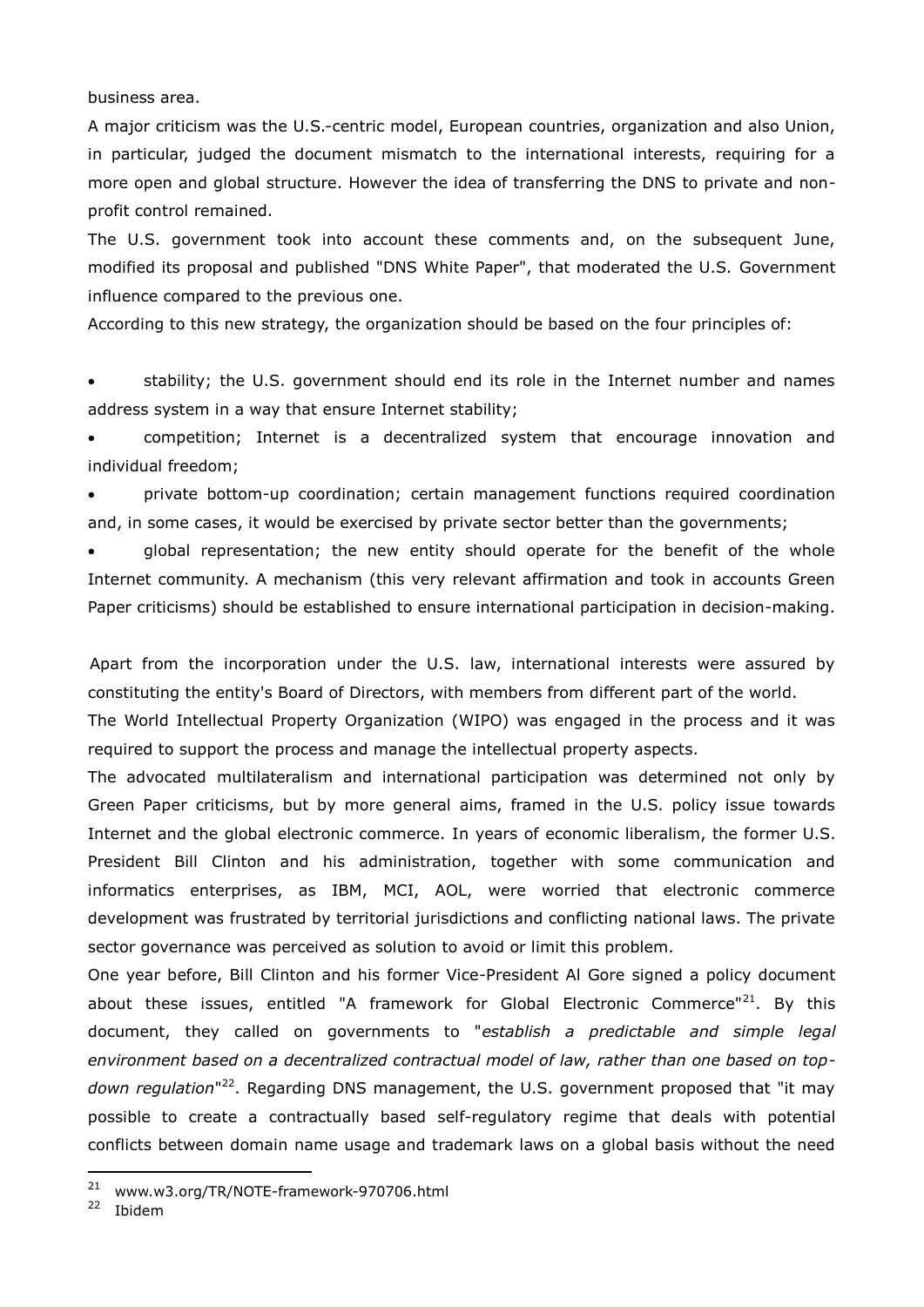to litigate."<sup>23</sup>

The U.S. policy-makers were also worried about the exiting international institutions, ITU in particular. The U.S. enterprise and industry sector did not agreed with ITU approach, because it was too much bureaucratized and governments-dependent, compared to the aggressive liberalism of business sector, especially in technology production.

The U.S. feared also a European-led intention to define an international treaty or charter for regulation of the Internet, in which ITU or another similar entity, it would have probably played an important role.

According to Internet habits, a so-called "International Forum on the White Paper" (IFWP) was organised on line, with the purpose of drafting a legal framework for the new organization.

The global discussion was limited by the short time due to the announced termination of the contracts between the U.S. Government and IANA, by the end of September 1998.

At the beginning of October, IANA sent the draft constitution of the new organization under the name "Internet Corporation for Assigned Names and Numbers" (ICANN). Since that time, ICANN led the technical management of the Internet, doing essential tasks for its functioning.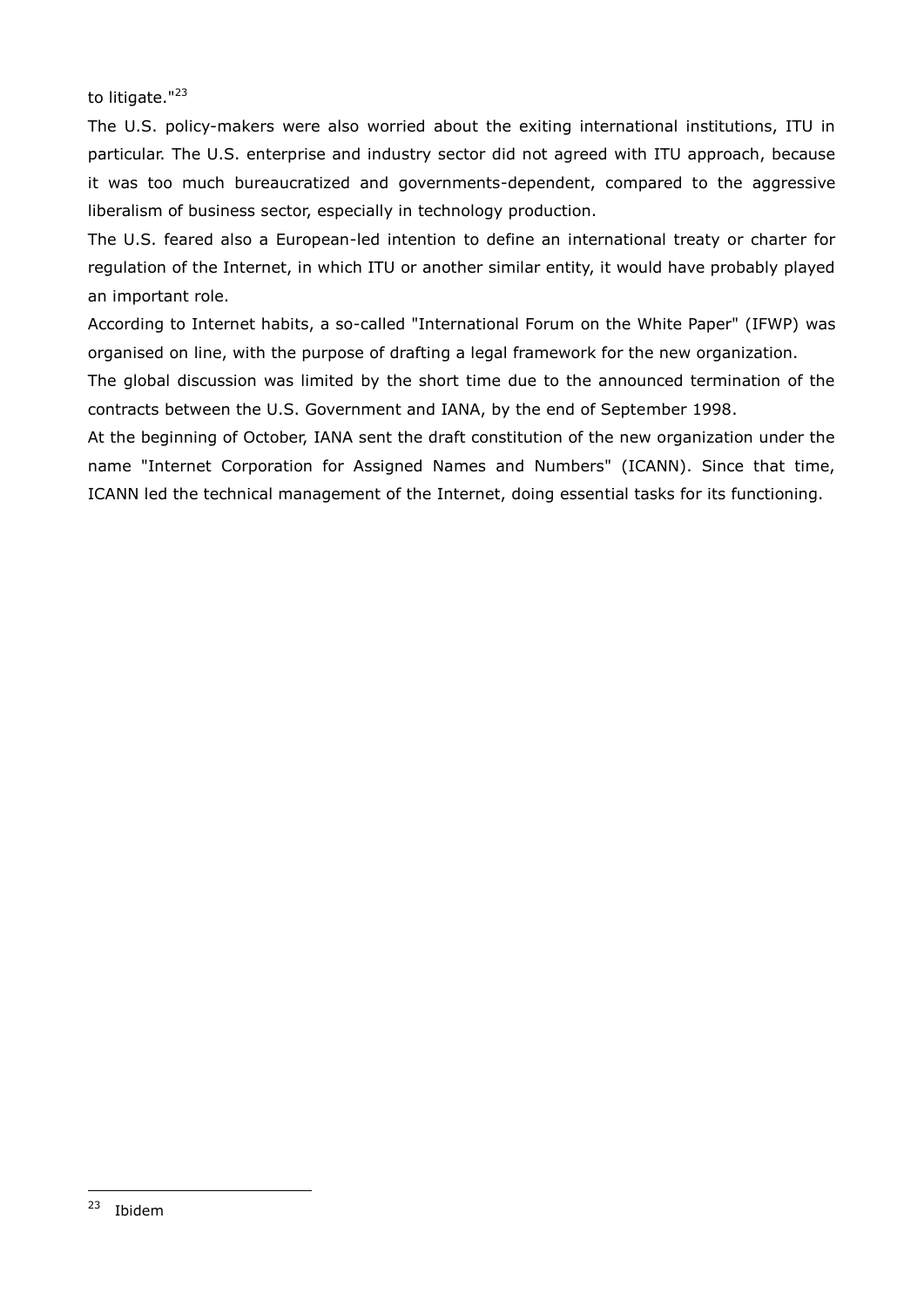......................................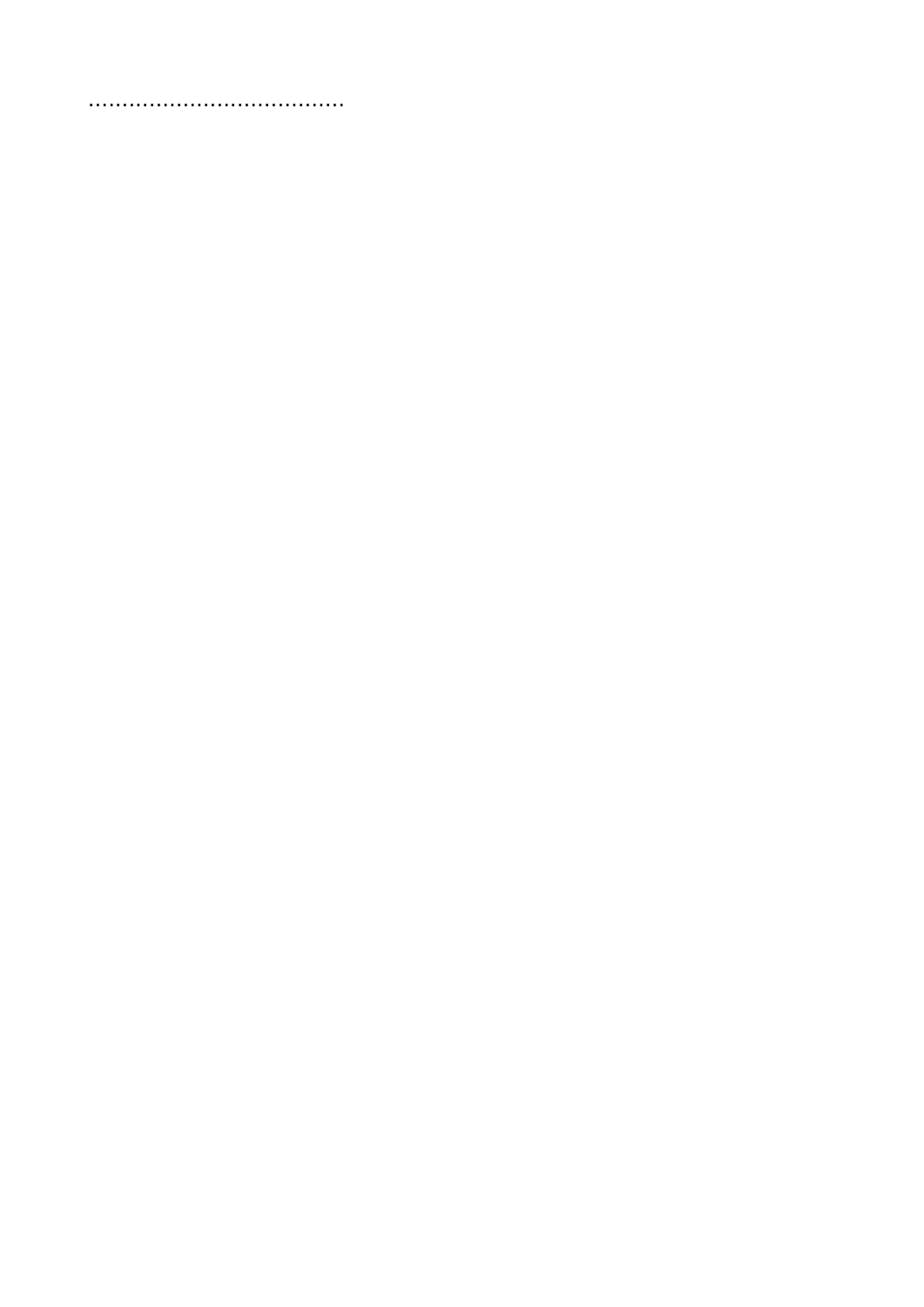### *4.1 First Internet Governance Forum: Athens 2006*

The first IGF was held in Athens from  $30<sup>th</sup>$  October to  $2<sup>nd</sup>$  of November 2006. The invitation issued by Kofi Annan was accepted by 1350 delegates coming from 97 countries. They were representatives of "*all stakeholders – governments, the private sector and civil society, including the academic and technical communities*",<sup>24</sup> for starting a dialogue between the nongovernmental Internet community and the formal world of the Governments and intergovernmental organizations. During the IGF, the European attendance was predominant while civil society and governments were the sectors more represented, as we can see in the following figure n.  $1:^{25}$ 





Two different approaches emerged: on one hand the bottom-up decision making process from the technical communities and on the other hand the more structured and top-down process typical of the governmental sector. The hope, as stated by Kofi Annan, was "that the IGF will deepen this dialogue."<sup>26</sup>

The main theme of the Athens IGF was "Internet Governance for Development", divided, as mentioned before, into four main issues – Openness, Security, Diversity and Access – plus a final session.

The IGF's works were organized in six main sessions, with a multistakeholder panel, for the

<sup>&</sup>lt;sup>24</sup> Message from the United Nations Secretary-General: www.intgovforum.org/sg-letter-en.html

<sup>&</sup>lt;sup>25</sup> U.N. IGF Secretariat elaboration, available at: www.intgovforum.org/Athens\_stats\_stakeholder.php <sup>26</sup> Ibidem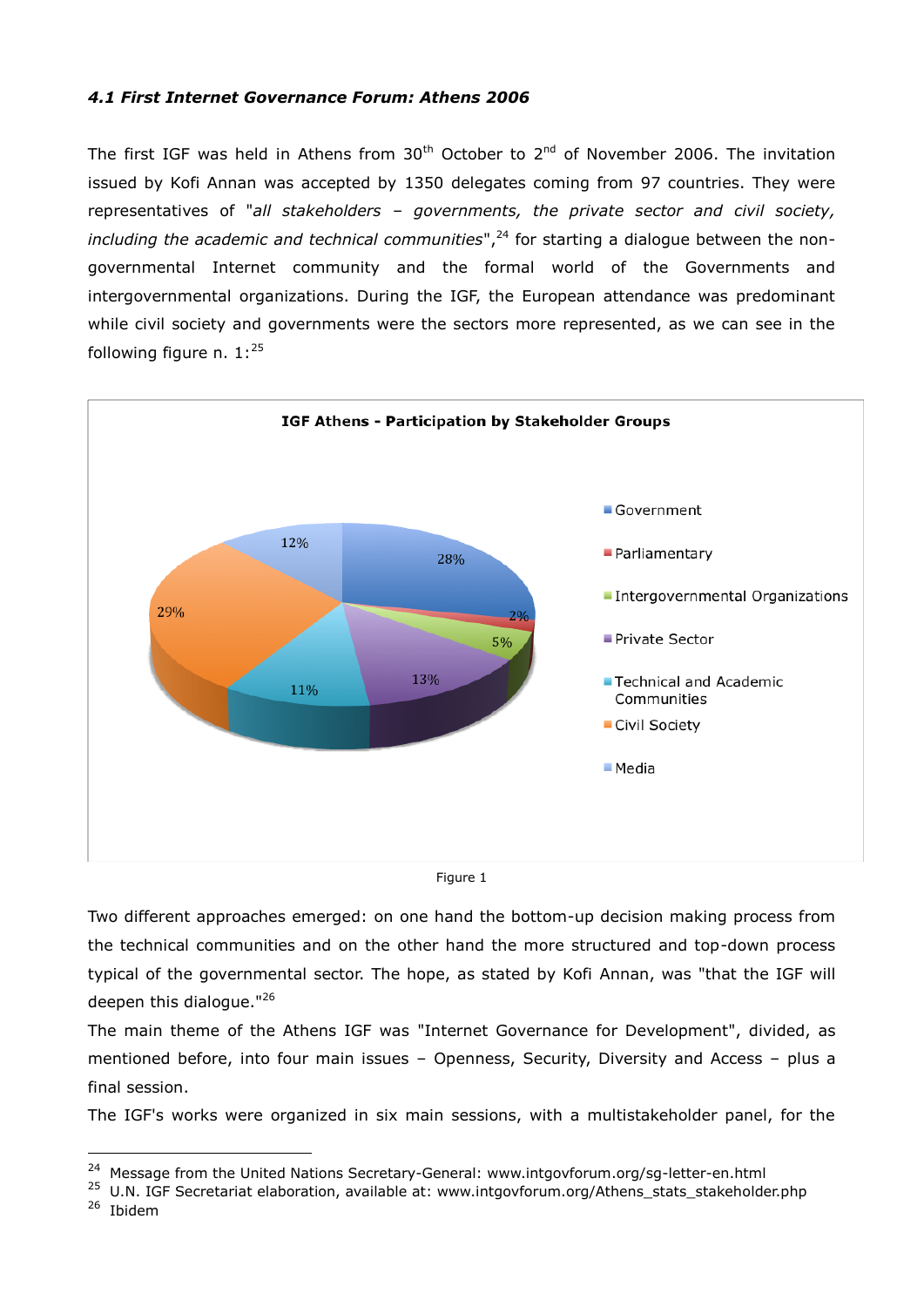main issues and two held in the final day on "The Way Forward" and "Emerging Issues". There were also organised 36 workshops, using an interactive approach with questions and comments coming from participants of the Forum and instantly from users online. This allowed to receive messages and blog on the spot. This innovative model has been described as a "breakthrough in multistakeholder co-operation"<sup>27</sup>.

### *Openness*

In this session the discussion focused on how to equate rights that appears to be in conflict each other. The right of access to information and the intellectual property rights was an issue, but the gain in transparency given by the easier access and flow of information is a valuable asset for the society. In a borderless entity such as Internet is the freedom of expression a right that has to face the responsible use of that freedom, bearing in mind that the definition of freedom of expression has different declinations given by different national regulations.

#### *Security*

The topic of this session was about authentication and identification on the Internet and how to balance the need for security and the need for trust. Internet is not a safe environment and is necessary to recognize and manage rapidly mutating threats. Trust is very important for the development of services in the business and governmental sector, not forgetting the privacy rights of users. Hence, a collaboration between the governments and an effort of the global technical community is needed in order to solve the jurisdiction issues and to give the right role to open standard solutions in developing a safer Internet.

In this process the role of the IGF is to provide a way for proceeding with the dialogue and action on these issues. The IGF could foster collaboration between different solutions and help in the dissemination of the best practice and the spread of the information, creating a common ground of understanding in the policy debate.

#### *Diversity*

-

The diversity can be seen from different points of view: multilingualism, persons with disabilities and deficit of literacy. All these points need a multistakeholder cooperation between institutions involved to find viable solutions. The multilingualism and the internationalization of domain names were recognised as the most important issues about the improvement and promotion of diversity on the Internet. Internet access in their own language is important in spreading the fruition of the Net contents and services while the internationalization of domain names is a technical effort that has to be carried on taking care of the stability and security of Internet. Furthermore dealing with the lack of literacy means giving access to contents in audio-visual formats. The difference between creating local contents and providing translations to international ones was also underlined and was acknowledged the importance to

<sup>27</sup> www.wsis-si.org/igfgreece2006.html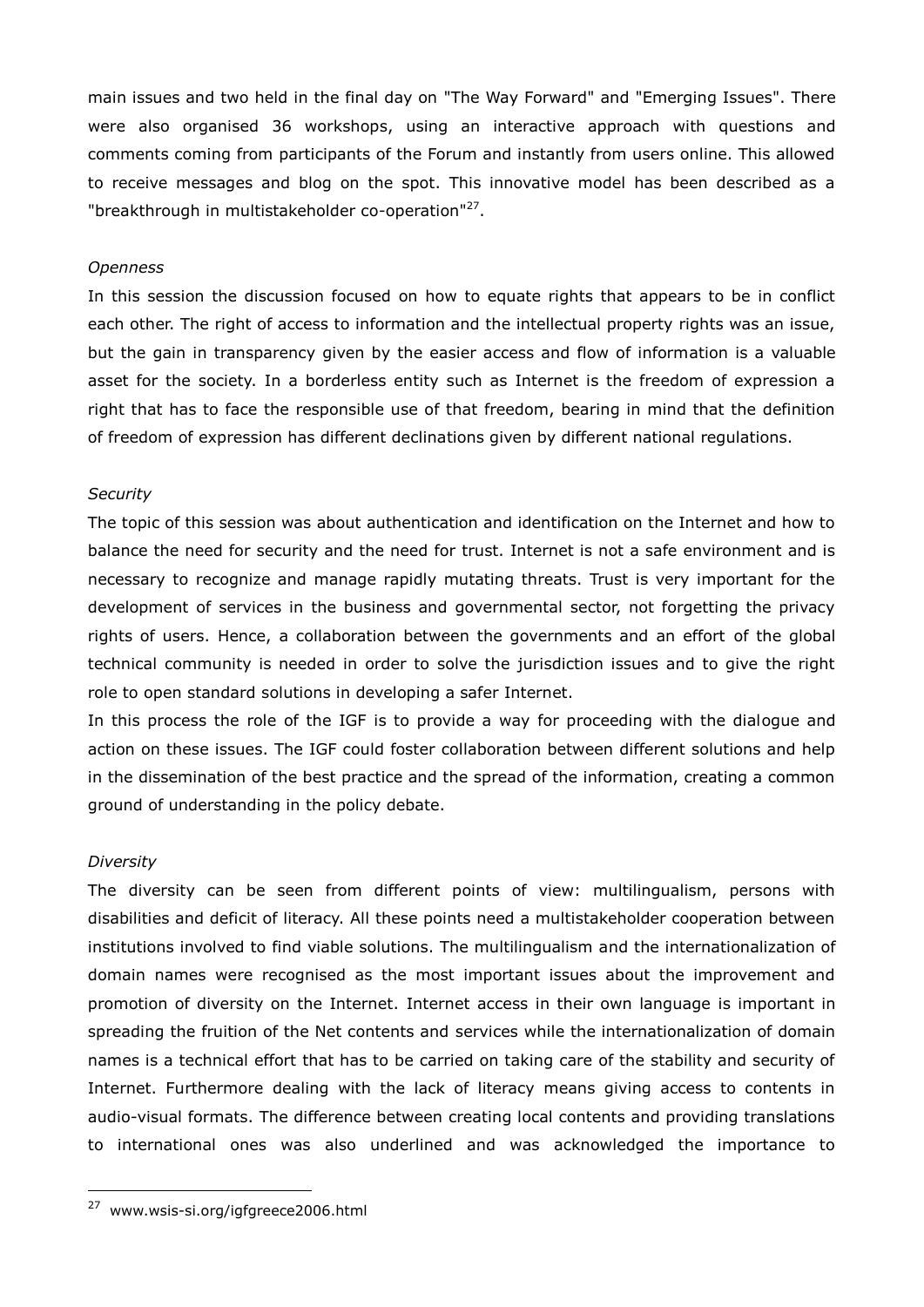encouraging both of them.

#### *Access*

The digital divide in regard to its different aspects – infrastructural, geographical, social, gender, age – and how to face it, was one of the major issues of the Forum. A precondition for fostering access was recognized in the reform of the telecommunications sector, that involves spectrum regulation and standards on wireless technologies. The "last mile problem" and the connection in rural areas was a major concern. The digital divide can be approached through a confrontation on public policies, supporting policy makers with capacity building in order to help them in taking informed decisions and to improve ICT skills in generally. The relevance of the IGF as a debate within international multistakeholder on these issues was acknowledged.

### *Emerging Issues*

The participation to the Emerging Issues panel was open to attendants from remote locations in Chile, Mexico and Peru, connected online in videoconference. Topics discussed embraced the presence of youngsters online and the importance of involving them in the Internet Governance process; the spreading of Internet accesses among the first billion of users; capacity building and creation of local contents; digital divide and gender divide; finding a way to create a link with business rather than only providing money for innovation.

The overall theme proposed for the IGF in Rio de Janeiro was the digital divide and the issue of "access to access" - economy and access to the skills that permit benefits from Internet access.

**...............................................**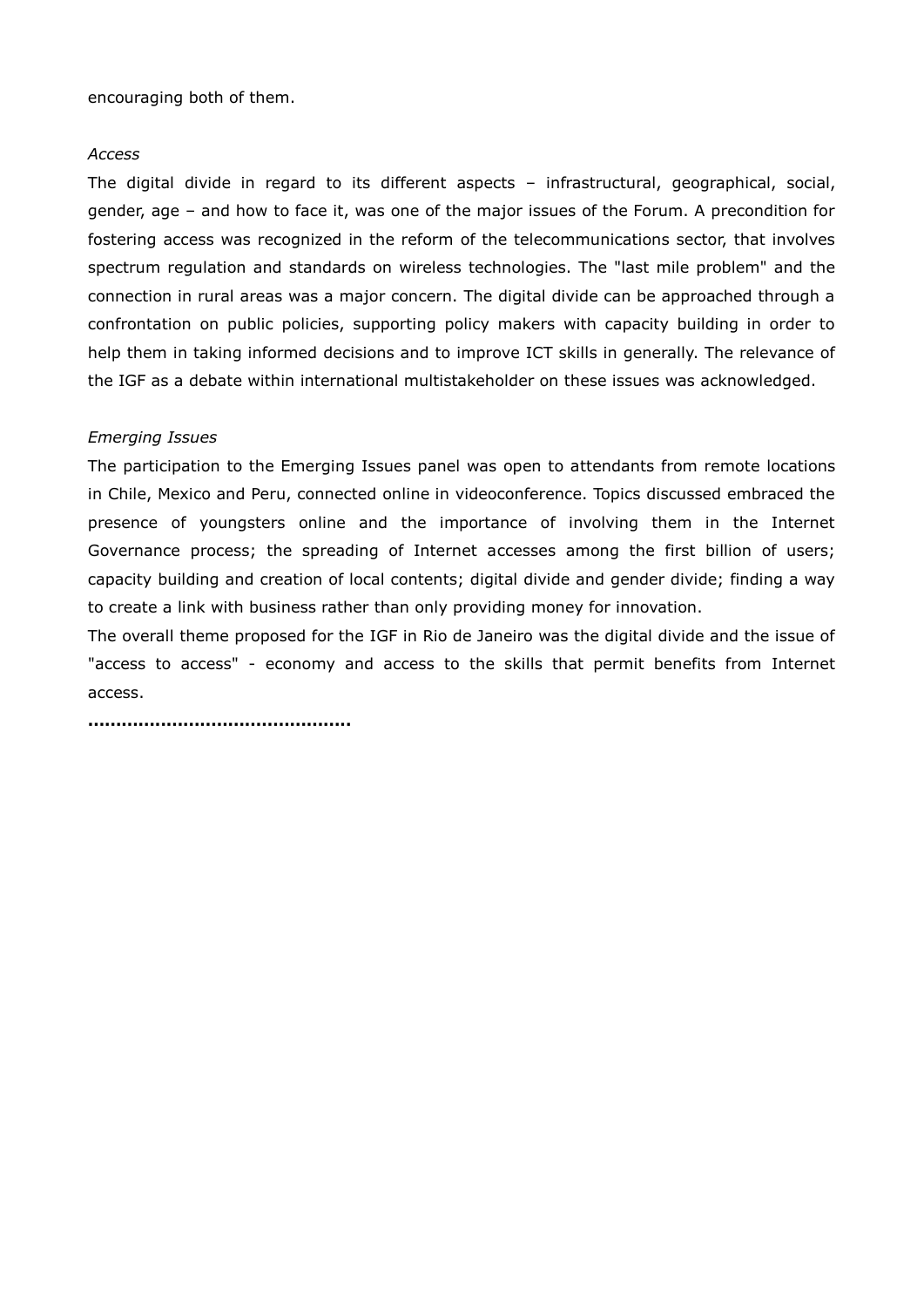#### **5. The Italian way to the Internet Governance**

The history of the Italian Internet Governance is a kind of mosaic which has assumed different configurations and amplitudes over the years, in which a large number of social actors were or are still involved, starting, first of all, from the civil society and from the central state administrations (ministries, presidency of the council) and the government.

Here we are going to examine in particular the role that the government and public institutions have held until now in relation to Internet Governance and the role that Italy has consequently played on these issues in the international context.

The first governmental act that formally recognized the importance of the issues of Internet and information society has been in December 1999, one year after the establishment of ICANN.

That year the Prime Minister Massimo D'Alema had set up a committee of experts, pertaining to the Presidency of the Council, in order to define the strategic policy lines for a comprehensive and systematic approach to the opportunities and challenges related to the spreading and development of Internet. The committee had an advisory role for governmental activities, and in particular it performed study and monitoring tasks related to issues and changes brought by the widespread diffusion of digital technologies and of Internet, that was less pervasive in that time.

Following D'Alema's initiative was the Ministry of innovation and technologies, Mr. Lucio Stanca (XIV Legislature) to take over the information society issues, bringing the Italian demands in the international debate.

In 2004, after the first WSIS – where the civil society had a more relevant role compared with the government – and in preparation for the second one, Minister Stanca established a Consultation table with the civil society: the first Italian example of multistakeholder consultation on the issues of Internet Governance.

On October 18, 2005, in preparation for the second WSIS in Tunis, a meeting of the consultation table was held in Rome, where the Minister Stanca highlighted the governmental position, which was sustained a month after at the Forum in Tunis:

"*It is not up to governments to manage the Internet. However, it is clear that more and more in the development of Internet we will face issues and problems affecting the public interests where the governments have the responsibility to be involved. In the coming months, the negotiations will present us the difficult task to find a balance that safeguards the freedom, the spontaneous self-development and the self-management of the Net, with the responsibility of governments towards sensitive issues arising from the tumultuous development of this critical infrastructure of our time. In my view the role of governments should be clearly defined and includes: the ability to intervene in the operation of the Net only in case that the selfregulation, now in place, would not work; take measures to curb the pathologies related to the misuse of the Net; facilitate the growth of the market and help the development of Information*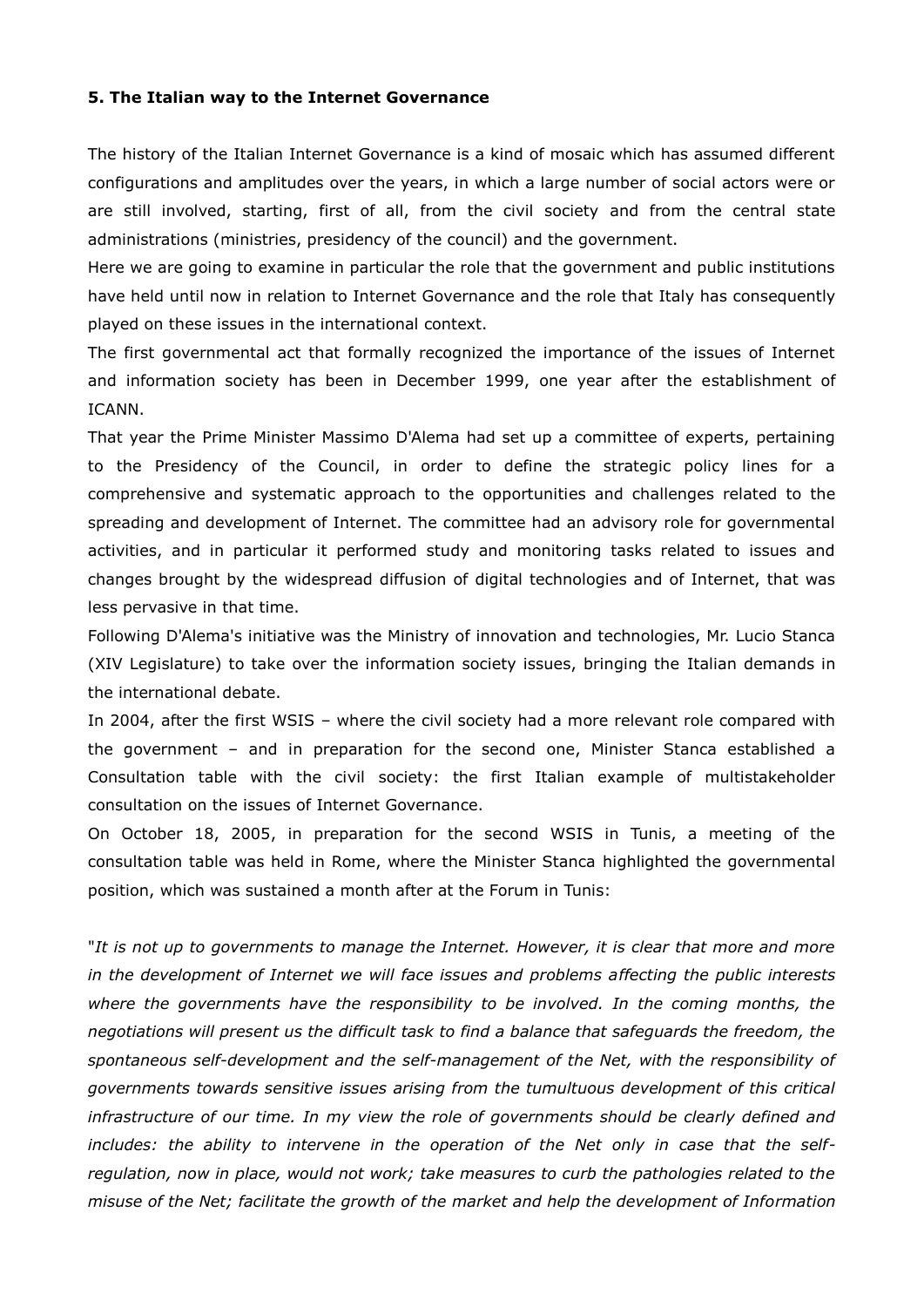### *Technologies in the Developing Countries*" 28

The second WSIS meeting, in Tunis, in addition to establishing the process of IGF, has also played a specific importance for the Italian process.

Some Italian politicians and intellectuals, among others Professor and former chair of the European Data Protection Agencies Council Stefano Rodotà and former Senator Fiorello Cortiana, proposed a *manifesto* called "*Tunis mon amour*", asking international community acknowledging the essential role on the Net for the future of global citizenship.

This document, for the first time, recognized and underlined the importance to safeguard the Internet rights, as fundamental rights for the coming society. At the beginning, the *manifesto* highlights the potential of the Internet:

"*The Internet is the widest public space that mankind has ever known. A space where everybody can have their say, acquire knowledge, create ideas and not just information, exercise their right to criticize, to discuss, to take part in the broader political life, and thus to build a different world of which everybody can claim to be an equal citizen.*" 29 Following it describes the dangers that are immanent in a powerful new infrastructure like the Internet:

"*In the name of security, liberties are restricted. In the name of a short-sighted market approach, chances of a fair access to knowledge are limited. Alliances between corporations and authoritarian states try to impose new forms of censorship. The Internet must not become an instrument to better control the millions of people who use it, to grab personal information from people against their will, to seal the new forms of knowledge behind proprietary fences*."<sup>30</sup>

Then it proposes actions to be done:

"*It's time to assert certain principles as part of the new planetary citizenship: freedom of access, freedom to use, right to information, privacy, recognition of new common goods. Only the full respect for these constitutional principles will find the right democratic balance with the needs of security, of the market, of the intellectual property. It's time for these principles to be recognized by a Bill of Rights. We ask all the people of the Net, women and men who form it, to cooperate with their freedom and creativity to this project and to make their voices heard to the governments of each country to support it.*" 31

This document was endorsed by many important intellectuals and Internet experts and researchers, national (like Walter Veltroni, Nicola Piovani, Michelangelo Pistoletto) and international (like Lawrence Lessig, Gilberto Gil, Richard Stallman), and it represented the first

 $^{28}$  The whole speech is available at: www.quadernionline.it/igf\_2008/stanca.html

<sup>&</sup>lt;sup>29</sup> The Manifesto is available at: www.pro-digi.org/notizie/wsistun/mon.html

<sup>30</sup> Ibidem

<sup>31</sup> Ibidem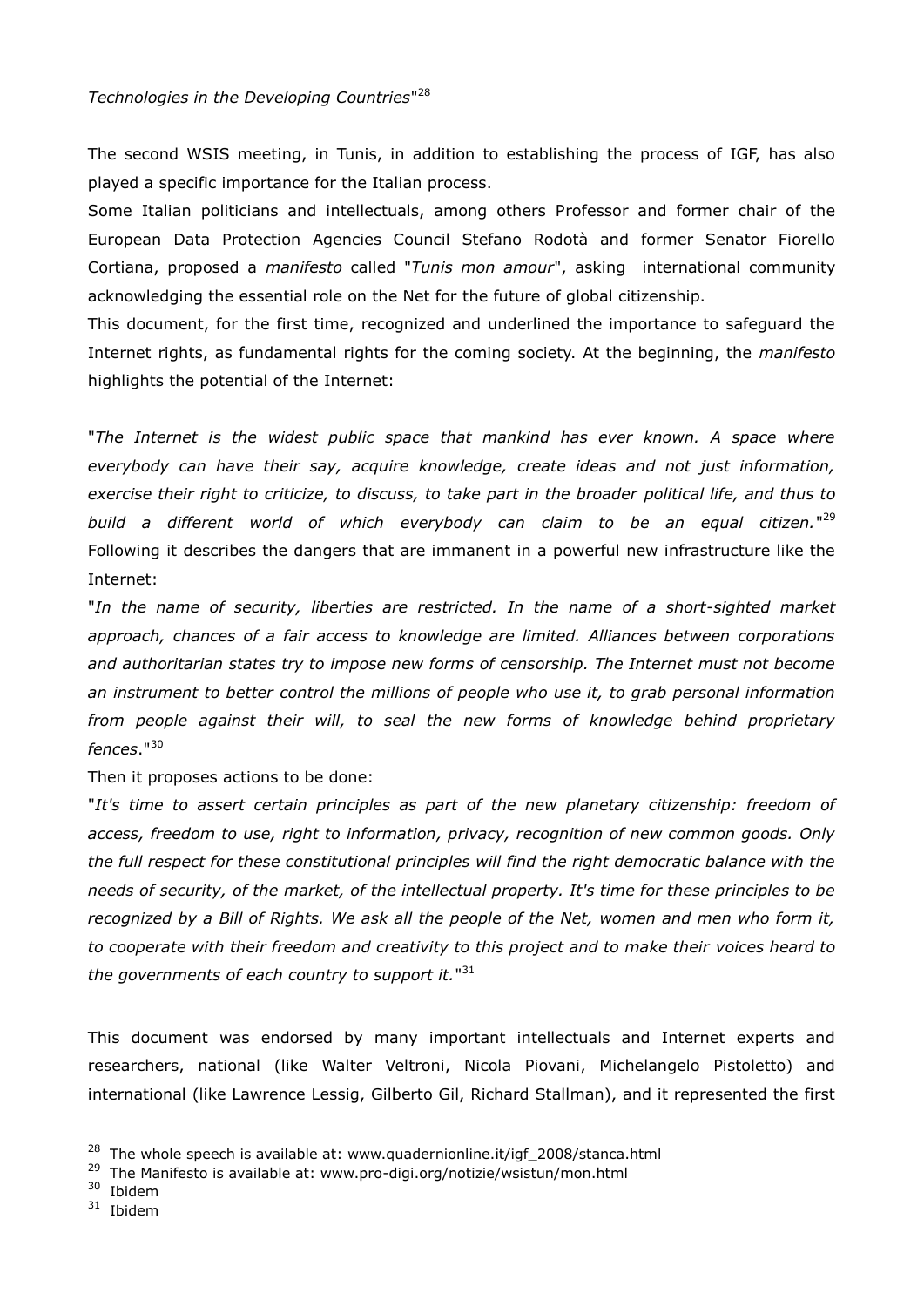step about the Internet rights project, that would have been so relevant for the future Italian initiatives about IGF.

After WSIS and the successive governmental legislature, interest in Internet and its governance was reaffirmed by the new Minister for reforms and innovation in public administration, Mr. Luigi Nicolais. He established an advisory board specifically on Internet Governance, to support the Minister in defining governmental policy on Internet and ICT. This board was directed by Undesecretary of State, Ms. Beatrice Magnolfi, coordinated by Prof. Stefano Rodotà.<sup>32</sup>

The advisory board has worked both independently and in collaboration with other ministries and central government administrations, speaking on topics such as: network security, child pornography, copyright on the Internet, access to the Net, digital content, the law on publishing.

Besides providing a valuable monitoring activities on complex issues and characterized by very rapid changes, the advisory board has facilitated the connection between the various central government administrations, showing often their lack in the ability to communicate and coordinate their own actions and initiatives. But the most important role played by the advisory board has been that of linking together the Italian stakeholders of the Net, laying the groundwork for a joint dialogue in preparation for the first Internet Governance Forum of the United Nations that was to be held in October 2006 in Athens.

Just in preparation of this Forum that the Minister Nicolais and Undersecretary Magnolfi gave to the advisory board the mandate to organize the first "National Public Consultation on Internet Governance". Such consultation was held in Rome on 12 October 2006, and saw the participation of many representatives of all stakeholders of the national Net; a total of about 200 people.

In addition to the debate on the fundamental issues of IGF (openness, security, diversity, access), during the consultation was reaffirmed the resolution to present the project of the Internet Bill of Right (IBR) to the international community of the IGF.

<sup>&</sup>lt;sup>32</sup> The board's members were: Laura Abba (National Research Council), Vittorio Bertola (At-large Commitee ICANN), Fiorello Cortiana (Province of Milano), Matilde Ferraro (Italian NGOs), Joy Marino (MIX Milano), Antonino Mazzeo (University of Naples, Federico II), Stefano Trumpy (National Research Council), and on behalf of Government, Diplomatic Adviser Gianluigi Benedetti and Scientifc Adviser Antonella Giulia Pizzaleo.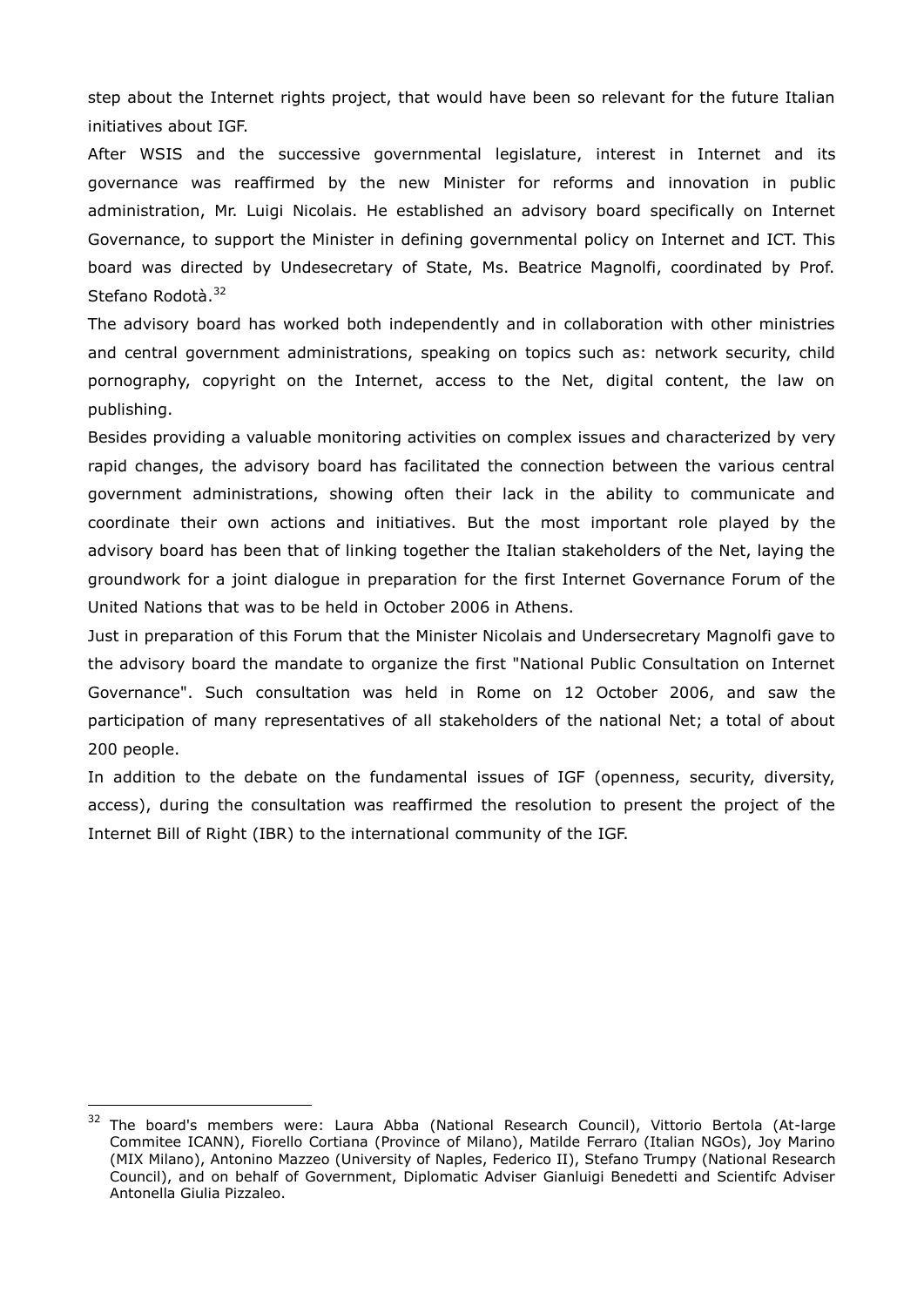### *5.1 First U.N. Internet Governance Forum*

"*We are ready. Italy is expecting quite a lot from the Forum in Athens. After the work of the previous editions of the World Summit on the Information Society in Geneva and Tunis, we are ready –* affirmed Beatrice Magnolfi, Undesecretary of state for reforms and innovation in public administration - *to work towards implementing the action lines for Internet Governance. Our country was one among few to prepare itself for Athens, organizing a public consultation, which is also open to the whole civil society. […] We sincerely believe in the multistakeholder*  approach. Internet would belong to everyone and the definition of its governance is not *possible without a democratic, inclusive method, focused on its users*."<sup>33</sup>

It was in this way that Beatrice Magnolfi started her own statement at the Internet Governance Forum in Athens (30 October - 2 November 2006), strongly underlining Italian adhesion to the United Nations process.

As has been mentioned before, the Athens IGF was also the place where the official and formal presentation of the Internet Bill of Rights project by the Italian government was held.

Once again, Ms. Beatrice Magnolfi presented the project to the international IGF's community. Many participants at the Forum received the proposal with great interest and some countries expressed their willingness to join the Italian initiative.

Due to this interest, the Italian government, together with the Italian chapter of Internet Society (ISOC Italy), IP Justice (U.S.A), the Centre for Technology and Society, Getulio Vargas, (Brazil) successfully proposed the establishment of a dedicated Dynamic Coalition, that assumed the name of "*Internet Bill of Rights".* According to John Mathiason: *"Most were relatively passive during the transition to Rio, but at least one under-took a significant activity. This was the Dynamic Coalition on the Internet Bill of Rights*."<sup>34</sup>

and now, after a merge with another coalition, it is called "Internet Rights and Principles."<sup>35</sup>

The Internet Bill of Rights project, led by Italian Professor Stefano Rodotà, aims to define in a bottom-up and multistakeholder process, a set of principles for the democratic development of the Internet and the protection of the rights of its users. The definition of these principle would be started by Human Rights Declaration of U.N., declining existing rights and making it real for the Internet Society.

This Charter, although not binding, should be driving a kind of moral suasion and moral obligation for those operating on the Internet, starting from States.

<sup>33</sup> Reserved acts from Ministry Cabinet Office.

<sup>&</sup>lt;sup>34</sup> J. Mathiason, work cit. 2009.

<sup>&</sup>lt;sup>35</sup> internetrightsandprinciples.org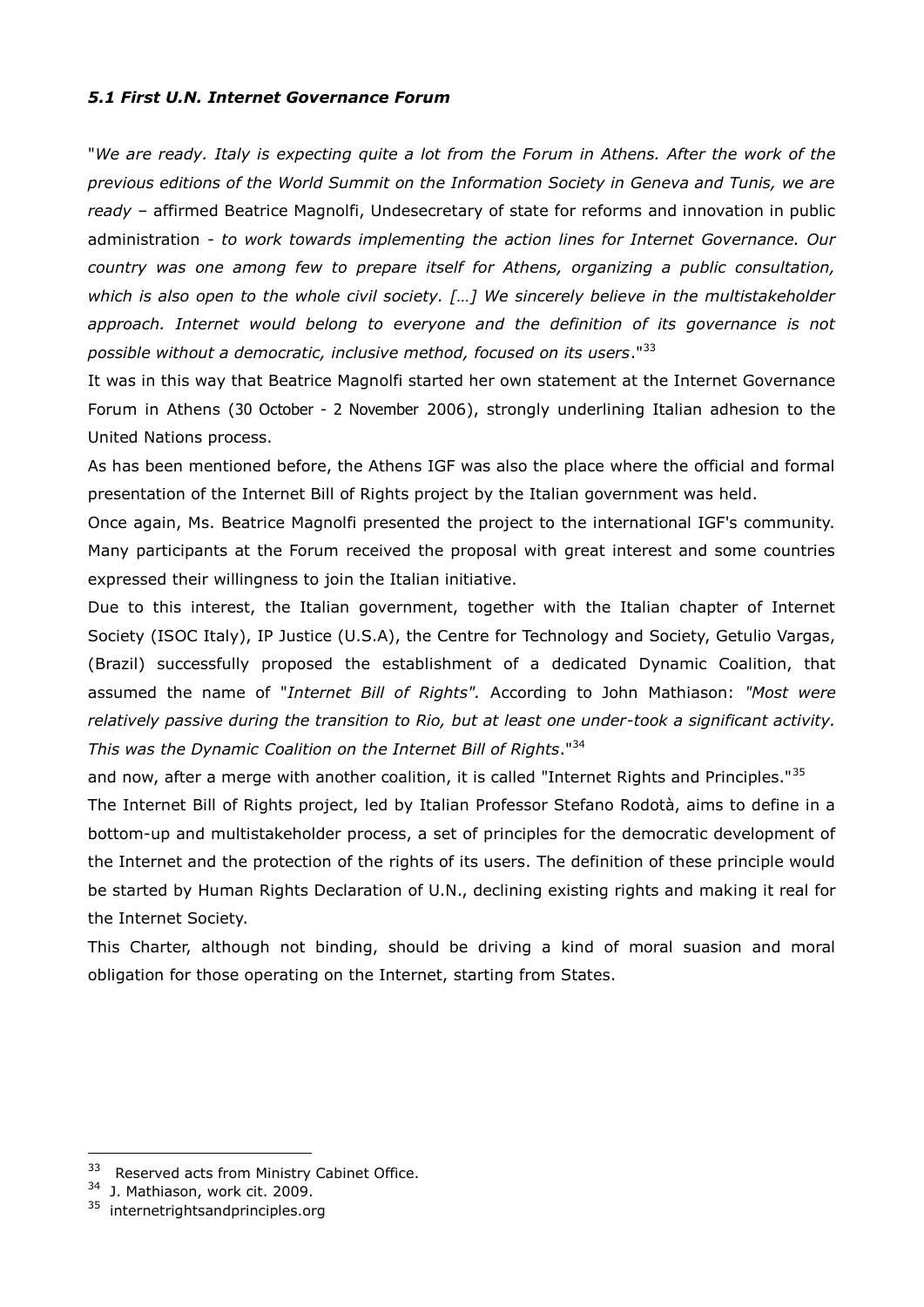### *5.2 Dialogue Forum on Internet Rights*

To follow up the proposal on the Internet Bill of Rights made by the Italian government during the first IGF in Athens and in preparation for the next IGF in Rio de Janeiro, the Italian government organized in Rome, on 27 September 2007, the "Dialogue Forum on Internet Rights" (DFIR).<sup>36</sup>

The event was organized by the Italian Council Presidency together with the United Nations and in collaboration with ISOC Italy. The latter also organized an online international consultation.

DFIR convened international representatives of governments, civil society, enterprise and business, university and technical communities (were represented 70 countries and 53 governmental delegations), in order to try to find some answers to questions not only about the rights of Internet users, but also related to democracy, social and economical development for a global society.

Minister Luigi Nicolais identified Internet Governance, both at a local and an international level, as a:

"[...] *long and complex process, because we have to define principles and also management rules of the largest public space and the most powerful means of power re-distribution we have ever had. In order to achieve these results, we probably need a stronger role within the United Nations in this process: it is not why they take charge of Internet* […], *but why this is the only way through which we can clarify the relationship between Internet development and the respect for universal right*s."<sup>37</sup>

With this point, the main focus shifted on a stronger role of the United Nations about Internet Governance and in particular the rights of its users. Professor Rodotà, i.e., affirmed:

"*We are facing a new era with a world-people protagonist, which by itself identifies and forms protection for the relative rights, in a new alliance with a variety of subjects, primarily with public institutions, national and supranational, which help to change the logic and way of action. […] As protagonist U.N. must act with more conviction, without precluding the presence of* regional legislators *and the impetus of national authorities*".<sup>38</sup>

*Finally, once again regarding the U.N. role, Undesecretary Beatrice Magnolfi expressed her hope about the establishment of a High Guarantor for Internet Rights within the U.N.:*

*"It could be followed the way through which U.N. has come to be a global referent for other collective issues of a universal character, such as the environment or the same human rights. The conduct for the establishment of a High Guarantor of Internet Rights would ideally start from broad mandate and international support. It could be able to build consensus around Internet rights and, in the future, promotes the adoption and enforcement of those rights. A* 

<sup>36</sup> www.dfiritaly2007.it

 $37$  The whole speech is available here: www.quadernionline.it/igf\_2008/nicolais.html

 $38$  The whole speech is available here: www.quadernionline.it/igf\_2008/rodota.html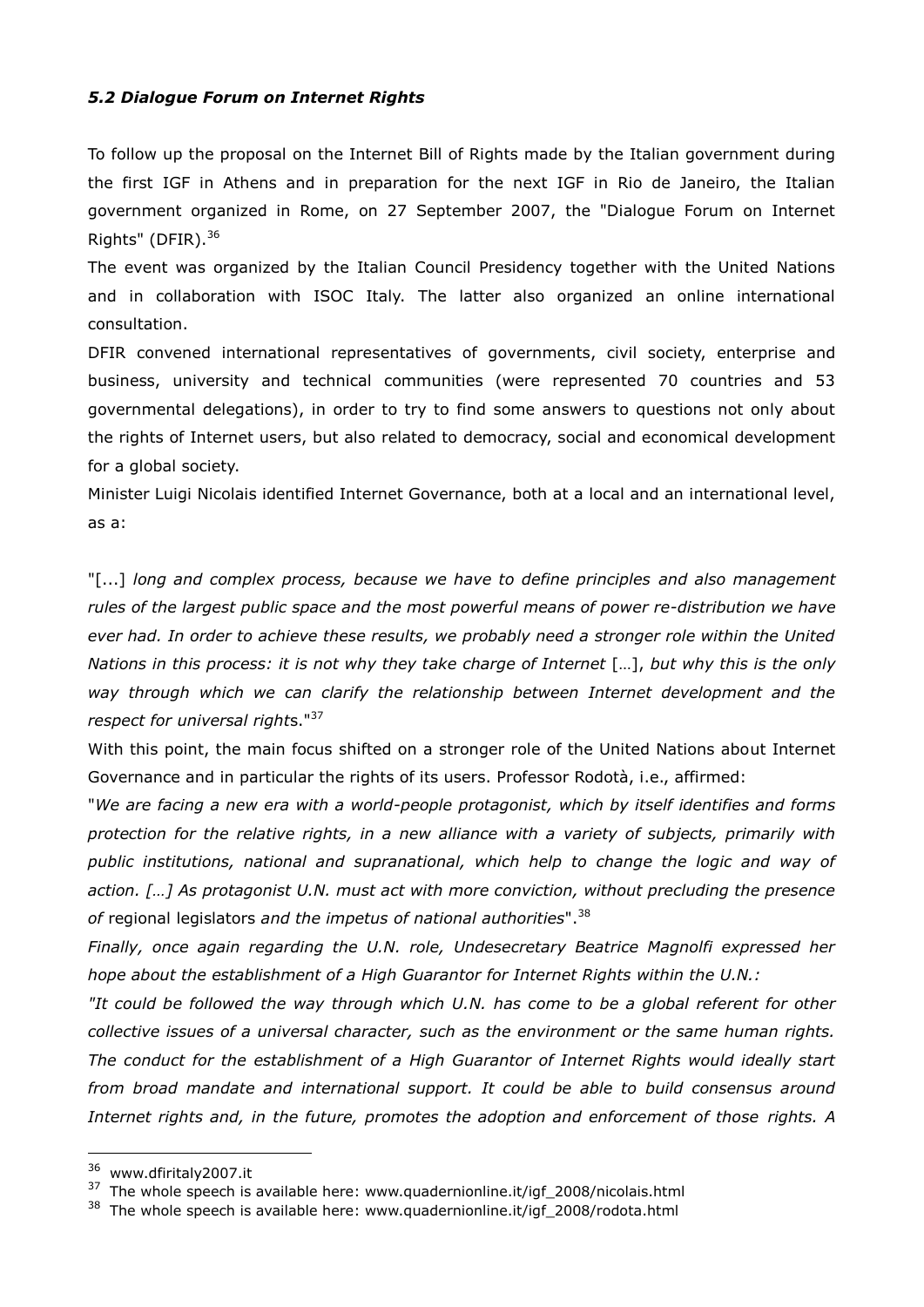legitimate way of exercising the powerful weapon of moral suasion would mean that the *democratic development of Internet or its users' rights might be at risk."<sup>39</sup>*

 $39$  The speech is available here: www.quadernionline.it/igf\_2008/magnolfi.html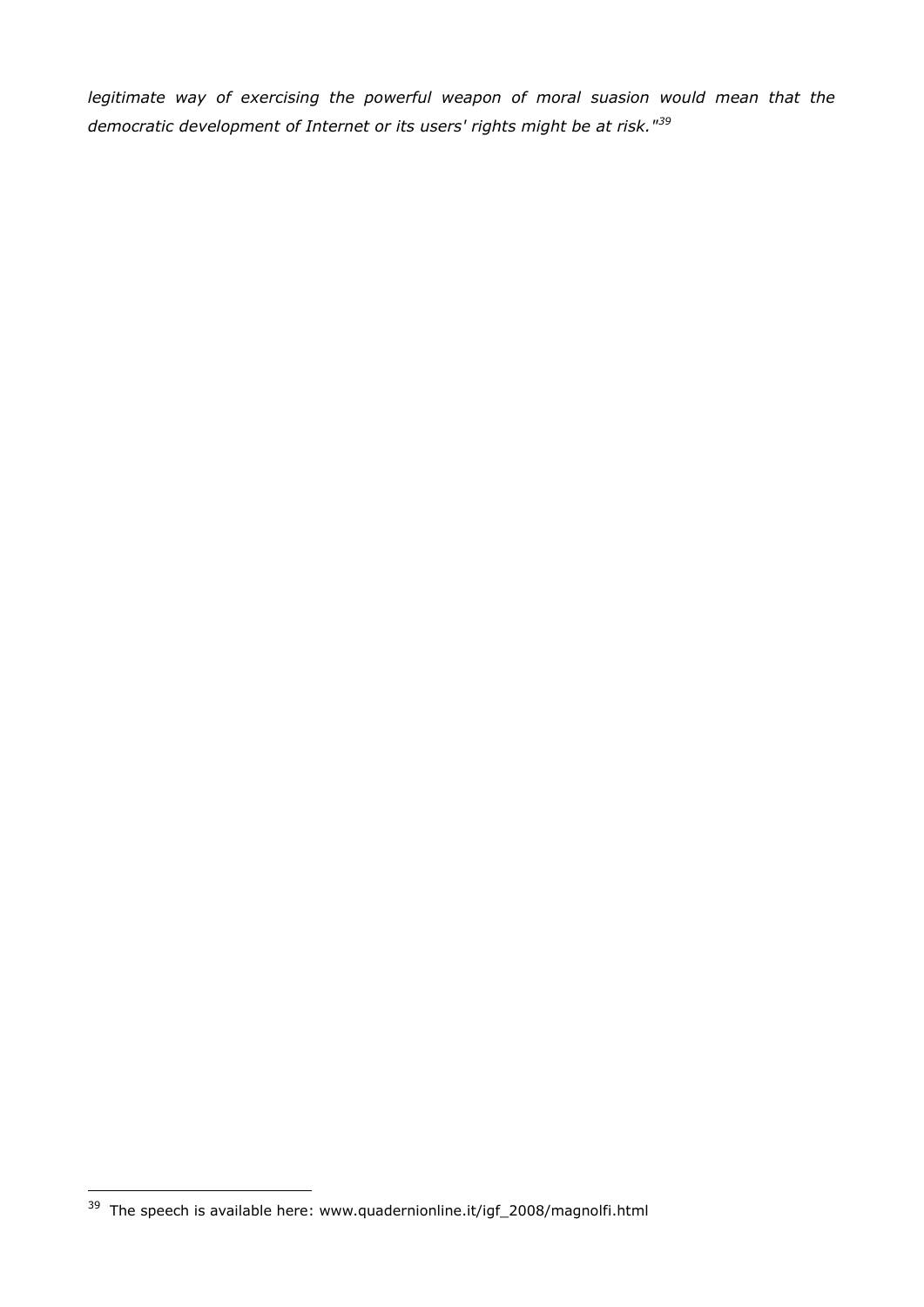### *5.3 Second U.N. Internet Governance Forum*

After the success and large participation at DFIR, an Italian delegation composed of members of Italian government, members of advisory committee and representatives of civil society took part in the second Internet Governance Forum in Rio de Janeiro (12-15 November 2007). Also in Rio, the Italian proposal about Internet Governance was focused on the Internet Bill of Rights project.

At the opening of the Forum, the Italian government represented by Mr. Luigi Vimercati, Undersecretary for Communications, intervened with a speech on the question of Internet principles, affirming the need to strengthen the rules for Internet operation.

He also explained what, according to Italian proposal, could be the way to define the Internet Bill of Rights: it could not follow a traditional legislative way, a vertical process, but it needs a multistakeholder and ascending approach. Mr. Vimercati also remarked the importance to establish a High Guarantor for Internet Rights at the United Nations.

During the third IGF the Internet Bill of Right process achieved important results, primarily the signature of a Joint Declaration on Internet Rights, between Italy, represented by Mr. Luigi Vimercati, and Brazil, represented by the Minister of Culture, Mr. Gilberto Gil.<sup>40</sup>

By this declaration, signed on 13 November, Italy and Brazil teamed up to support the Internet Bill of Rights process.

After the agreement between Italy and Brazil, some others Countries, including Mexico, India, France, Argentina, expressed their willingness to support the project by singing the Declaration.

A strong support emanated also from civil society, and because of this, during the last day of IGF, Markus Kummer, Executive Coordinator to the U.N. Secretary General for the WSIS and IGF, expressed a positive opinion on the Internet Bill of Rights, especially about its multistakeholder methodology and multilevel by which it is produced. Kummer's words were the following:

"*How to regulate a global medium in a society which is not yet global seems to be an issue which I believe will remain with us for many years to come. There are different ways how to present different proposals of how to deal with it. Do we need regulations? Is it enough if you have self-regulations? Or do we need something in between, like what I would call some soft Internet Governance, a collaborative, multistakeholder effort. The law of the sea was mentioned. A word of caution. It took about 20 years to negotiate the treaty. I think we don't have the time. I think we need something more urgent. Maybe the initiative of the Internet Bill of Rights will bring us further in this regard*."<sup>41</sup>

<sup>40</sup> The Joint Declaration is available here:

internetrightsandprinciples.org/documents/Joint%20Declaration%20Brazil-Italy.pdf

<sup>&</sup>lt;sup>41</sup> The speech is available here: www.intgovforum.org/cms/Rio\_Meeting/IGF2-EmergingIssues-15NOV07.txt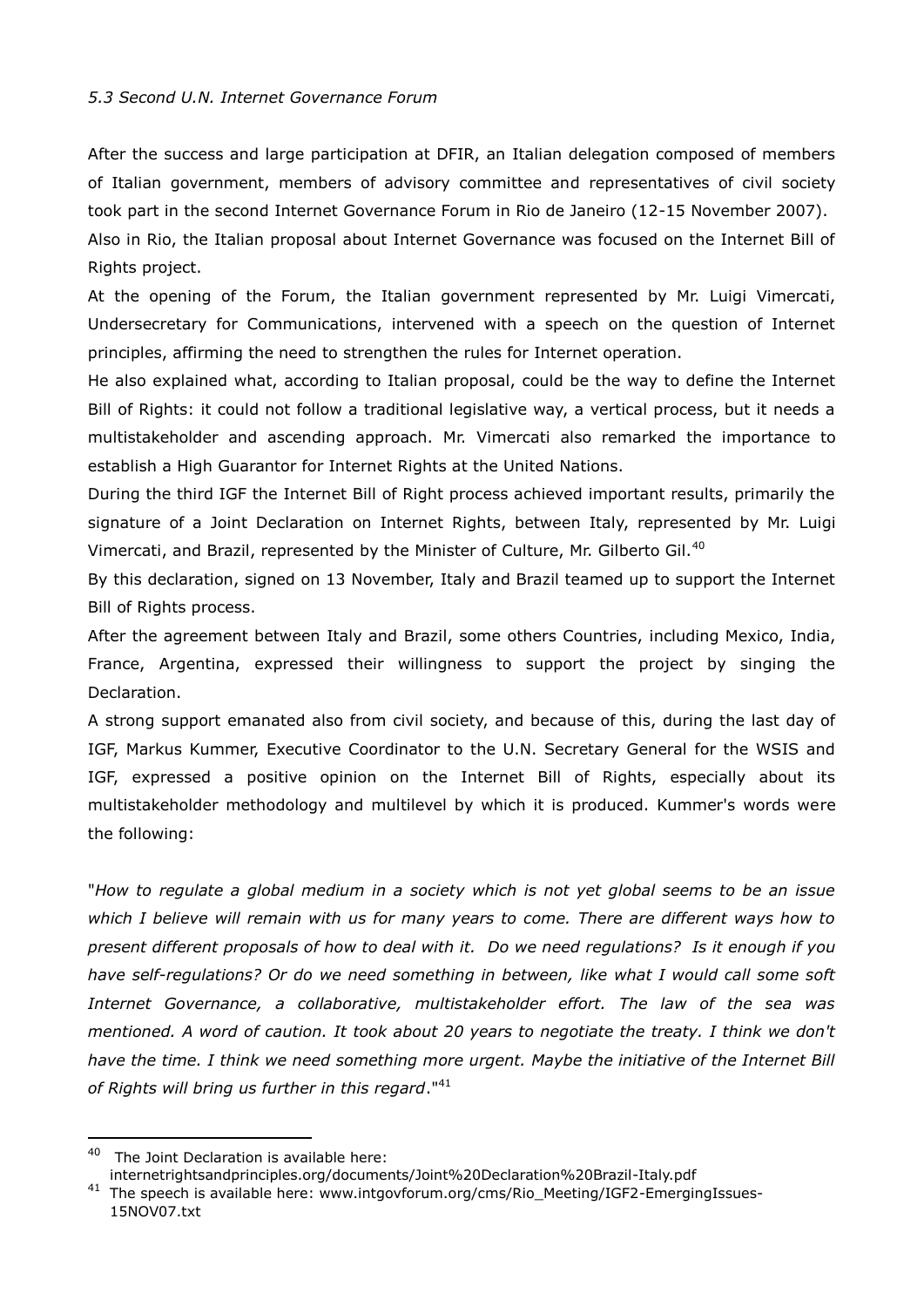### *5.4 Towards the constitution of the Italian Internet Governance Forum*

After the second Internet Governance Forum, in May 2008, the governmental Legislature ended before its legal time and a new Government was established. On 19 May ISOC Italy, together with the National Research Council and its Institute of Informatics and Telematics, organized a meeting, entitled "Towards the constitution of the Italian Internet Governance Forum". That was the first meeting explicitly devoted to the possibility of organizing an Italian IGF. The conference was composed of a civil society, business area and institutional representatives, including the new Minister for public administration and innovation, Mr. Renato Brunetta.

The issues addressed focused on the importance of the IGF process, both at international and national level, and on defining a set of principles for Internet development and rights of users. Minister Brunetta, opening the conference, affirmed:

"*I can only give full supportive collaboration to IGF process and Internet Bill of Rights project.* [...] *Together we are doing what Napoleon did about the navigation code, entrusting the task to Prof. Atzeni, a Sardinian Professor, who wrote the first navigation code.* […] *Before this code rules were different from each other and because of this there were inefficiencies and conflicts among systems. The navigation code, unifying the system rules and also the governance, made navigation efficient, especially in commercial exchanges. Two centuries after, we are doing the same.*" 42

The most important issue discussed during the conference, was the possibility of establishing a national Internet Governance Forum, in order to define a shared governance for the Net, comparing the largest numbers of stakeholders, and to enforce Italian position in European and international Internet Governance debate. The establishment of an Italian IGF was also supported by European recommendation.

In fact, last January the European Parliament issued a Resolution<sup>43</sup> on the second Internet Governance Forum, that, given the importance of the Internet for the equal, democratic and inclusive development of the future society, expressed a strong support for the IGF process and its multistakeholder approach and encouraged the EU members states to organize a national IGF, with the aim of also organizing a European IGF in the future.

And at the end of the meeting in Rome, there was a broad consensus about the opportunity to organize the first Italian IGF, following the UK example that had organized the first national  $IGF<sub>144</sub>$ 

 $42$  The whole speech is available here: www.isoc.it/index.php?option=com\_content&task=view&id=383&Itemid=499

<sup>43</sup> www.europarl.europa.eu/sides/getDoc.do?pubRef=-//EP//TEXT+TA+P6-TA-2008- 0020+0+DOC+XML+V0//EN

<sup>44</sup> www.nominet.org.uk/about/events/UKIGF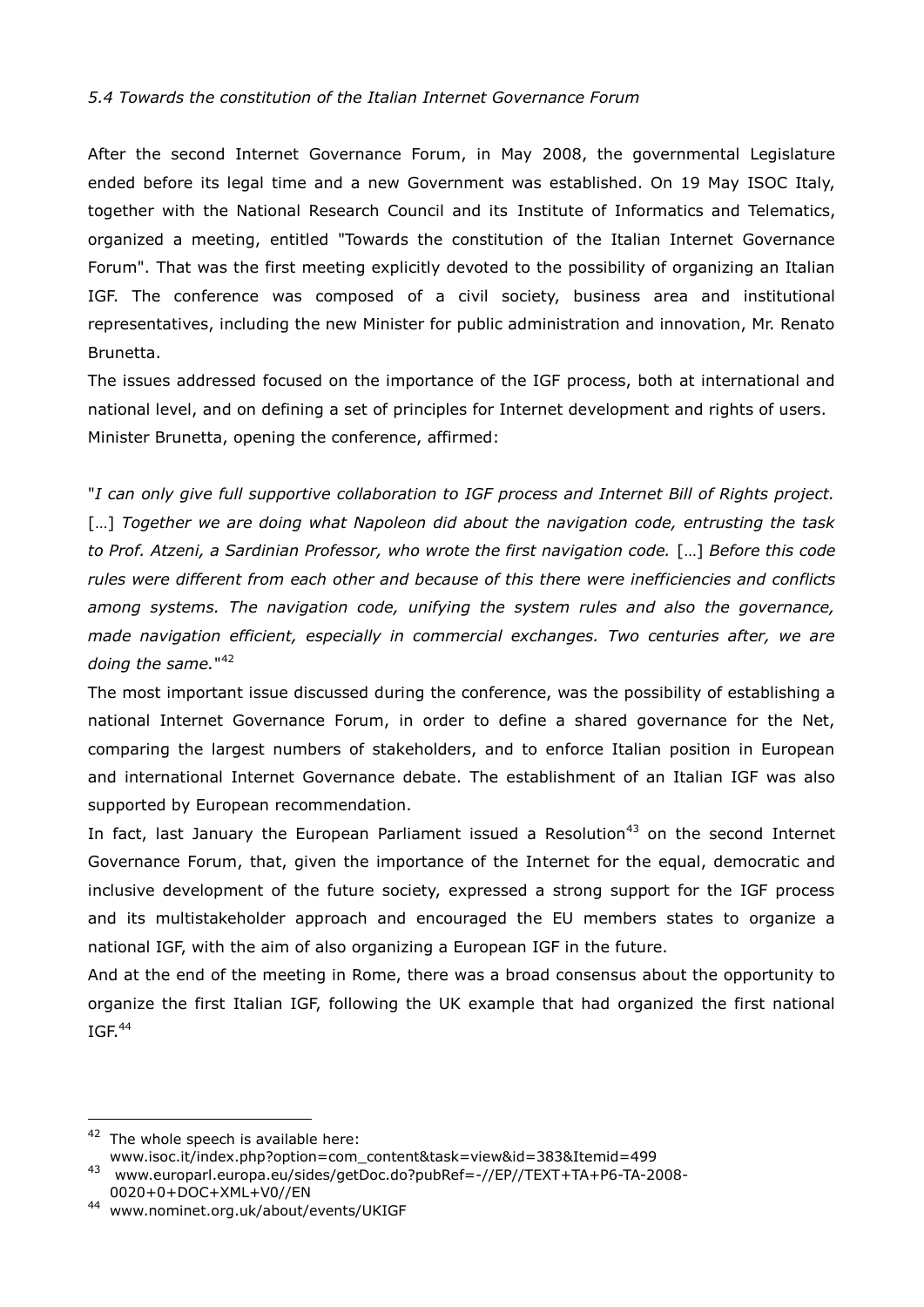### *5.5 First Italian Internet Governance Forum*

The first Italian Internet Governance Forum (IGF Italia)<sup>45</sup> took place on 22 and 23 October in Cagliari. The event was organized by Minister for public administration and innovation of the Italian Republic, Mr. Renato Brunetta, together with the President of the Autonomous Region of Sardinia Mr. Renato Soru, in collaboration with the ISOC Italy.

The first IGF was intended to convene the representatives of the Italian Internet community to discuss and define a common position on the issues to be dealt with at the successive international IGF: access, openness, diversity, security, critical resources, emerging issues. The two IGF days were organized in parallel thematic workshops and round tables. In particular there were two workshops for each thematic area, organized as follows:

access: status of networks in Italy; access of the users to the Net.

diversity: another gender for Internet, cultural diversity.

openness: contents control; knowledge as commons.

security: users' trust on Internet; security and the social-environmental impact.

 critical resources: the management of Internet Protocol addresses; the transition form IPv4 to IPv6.

After these thematic sessions there were two rounded tables about two arguments identified as emerging issues:

best practices of local government by Internet,

Internet and politics.

-

All the themes were treated by a multistakeholder approach. Below lies a brief summary, containing the main emergent concepts from the discussion of the thematic sessions.

About the Internet access, the broad opinion was that it is necessary to quickly define and adopt some solutions to make the Net more inclusive, fighting against both infrastructural and cultural digital division.

The cultural diversity should be considered richness and not an obstacle to the development of society. In particular it is needed to overcome the gender division that is still deeply present in the Italian society, also related to Internet and technology use. These partitions, related also to working and economic conditions, are essentially the strongest impediments to equal opportunity between women and men.

The openness and freedom of contents is strictly related to some concepts that are reactualized by Internet diffusion, such as: commons, knowledge as sharing process, free culture, transparency and free exchange of ideas. To realize a real free production, exchange and sharing of knowledge, two issues, at least, are needed to be coped with: reform of copyrights and development of free software.

<sup>45</sup> www.igf-italia.it/index.php/igf-italia08 and: www.towardsg8-2009.org/index.php?xsl=765&s=27&v=9&c=5483&nodesc=1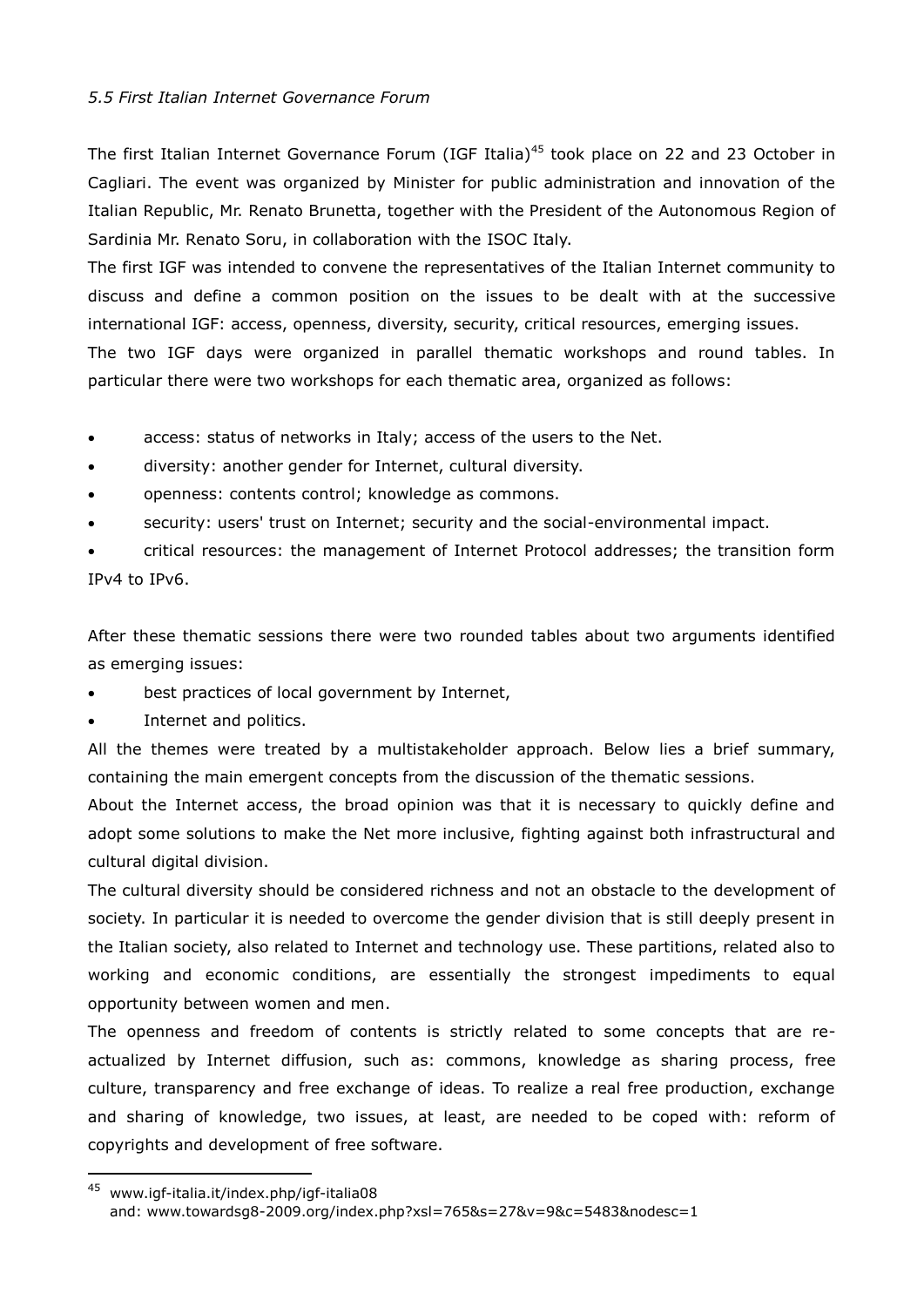Internet security is a prerequisite for the functioning of the web, at the infrastructural level, for the protection of the users' rights, especially of the weakest users (privacy, digital identity, phishing and so on) and for the full realization of e-government. It was conveyed how the problems related to security are in need of a complex and non-linear approach, from the national to the international dimension.

Critical internet resources were related, specifically, to the transition from the IPv4 (Internet Protocols Version 4) to IPv6 (Internet Protocols Version 6): the first one is nearly not enough to sustain the actual number of IP addresses, so we need a new protocol, able to support the Internet growth and its increasing number of users.

Minister Renato Brunetta, who was not present in Cagliari, sent a written message in which he summarized, according to him, what the meaning and the relevance of the first IGF are:

"*Due to the enormous relevance and pervasiveness of the Internet, it is essential to address its governance. Not in order to fetter the Internet, a hopeless endeavour at all events, but to preserve its plurality and enable all stakeholders to benefit from it. In short, dealing with Internet Governance means ensuring its ongoing, democratic development and ensuring the*  full unfolding of the economic and democratic growth potential linked to it."<sup>46</sup>

So, with this strong support to Internet Governance process, the first Italian IGF was closed, on the threshold of the successive global IGF in Hyderabad.

…...................

<sup>46</sup> Reserved acts from Ministry Cabinet Office.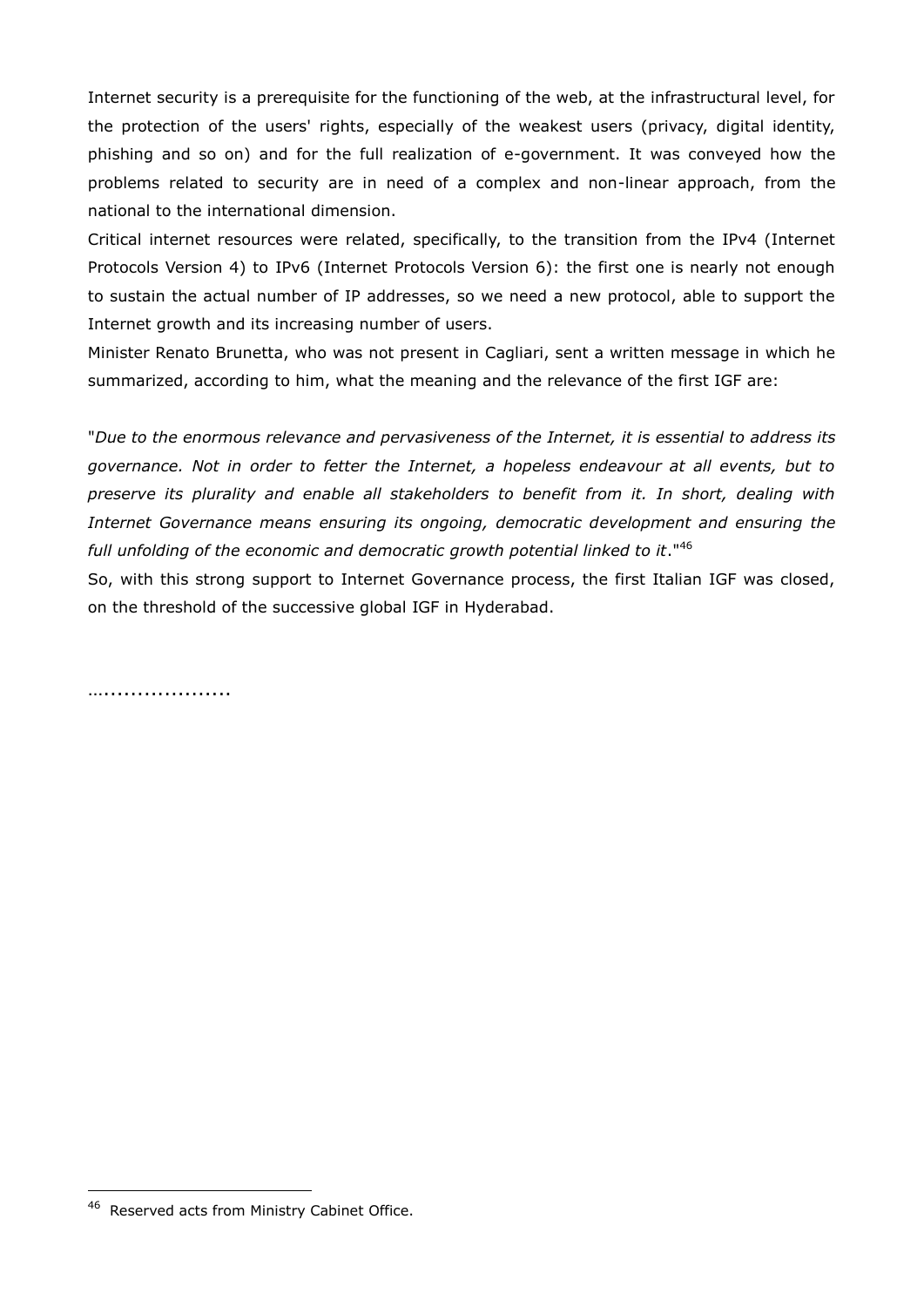# **THIRD PART - INTERNET GOVERNACE: DIFFERENT REGULATORY APROACHES**

6. Governance instead of government

After the Internet Governance history, including relating entities and international initiatives, assigned in the previous paragraphs, in this chapter we faced the Internet Governance under a theoretical point of view, particularly relating to legal and regulatory issues that affect it. Once again, the Internet Governance emerge as a very innovative experiment that requires new solutions and procedures, but also new conceptual tools.

Before analysing some elements of political scientists and legal aspects, we summarize the terms of Internet Governance. Its set-up according to WSIS is the following one:<sup>47</sup>

| <b>Internet Governance</b>                                                                                                                                                                                                                 | <b>Internet Governance</b>                                                                                                                                                                                                                                                                                                                                                                                                                                                                                                   | <b>Information Society</b>                                                                                                                                                                                                                                                                                                                                                                                                                                                   |
|--------------------------------------------------------------------------------------------------------------------------------------------------------------------------------------------------------------------------------------------|------------------------------------------------------------------------------------------------------------------------------------------------------------------------------------------------------------------------------------------------------------------------------------------------------------------------------------------------------------------------------------------------------------------------------------------------------------------------------------------------------------------------------|------------------------------------------------------------------------------------------------------------------------------------------------------------------------------------------------------------------------------------------------------------------------------------------------------------------------------------------------------------------------------------------------------------------------------------------------------------------------------|
| <b>Institutional Framework</b>                                                                                                                                                                                                             | <b>Policy Framework</b>                                                                                                                                                                                                                                                                                                                                                                                                                                                                                                      | <b>Governance Issues</b>                                                                                                                                                                                                                                                                                                                                                                                                                                                     |
| "The international (governance) of the Goals:<br>Internet should be:<br>multilateral<br>transparent<br>democratic<br>with the full involvement of<br>governments, the private sector, civil<br>society and international<br>organizations" | An equilibrate distribution of<br>$\bullet$<br>resources<br>Facilitate access for all<br>Ensure a stable and secure<br>functioning of the Internet, with<br>multilingualism<br><b>Roles:</b><br>States: public policy<br>Private Sector: technical &<br>$\bullet$<br>economic development<br>Civil Society: community<br>٠<br>development<br>Intergovernmental Orgs:<br>facilitating coordination of public<br>$\bullet$<br>policy issues<br>International Orgs: development<br>technical standards and relevant<br>policies | Partnership among all<br>$\bullet$<br>stakeholders<br>Access to infrastructure and<br>services<br>Access to information and<br>knowledge<br>Capacity building<br>Confidence and security in the<br>use of ICTs<br>Enabling environment<br>Social and economic applications<br>$\bullet$<br>Cultural and linguistic diversity<br>$\bullet$<br>Freedom of communication media<br>$\bullet$<br>Ethical dimension<br>$\bullet$<br>International and regional<br>٠<br>cooperation |

Figure 6, The Internet Governance Universe, according to WSIS

Regarding the main Internet Governance issues, from the hard to soft tools and from narrow to broad arrangements, they can be summarized in this way:<sup>48</sup>

<sup>47</sup> From Don MacLean, *Herding Schrodinger's Cats: Some Conceptual Tools for Thinking about Internet Governance*, 2004, available at: www.itu.int/osg/spu/forum/intgov04/contributions/itu-workshop-feb-04-internet-governancebackground.pdf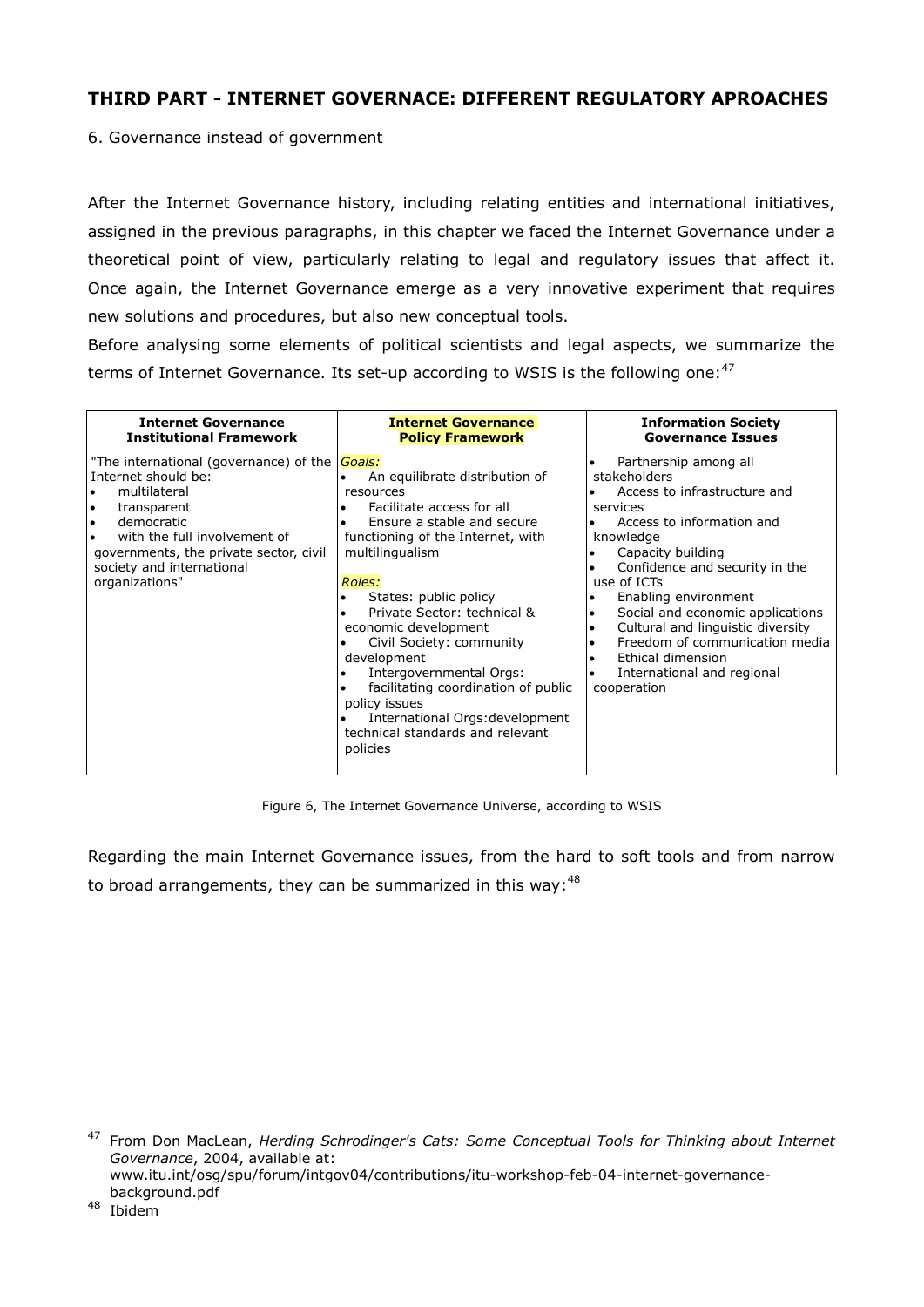

Figure 7, Internet Governance: main issues

As affirmed in the previous paragraphs, the multistakeholderism is posed, since the beginning, as fundamental issue for the Internet Governance: and the term governance refers precisely to this point.

Nowadays the term "governance" is quite used and known among political scientists and international relationship scholars, relating to many issues and policy areas, especially, but not only, relating to global level.

The first general aim using governance instead of government is the need to exceed the standard model of the public administration managements.

The term "government" in fact refers to formal institutions, in hierarchical systems, that produce norms and rules and a control system to monitor them. The governments have the power to decide and to impose their decisions in an authoritative way, while respecting objectives and means, national and international laws.<sup>49</sup>

This state government model, over the past thirty years, has increasingly proved to be ineffective and, in a global context, the state power is reduced and less efficient than before. Nowadays, especially in mature capitalist societies, the state-centric model is therefore in a radical and deep transformation.

Edgar Morin has described this phenomenon as the substitution of centralist "mega-machine", represented by national state and inspired by Thomas Hobbes, Leviathan, with a more agile, pluralistic and multicentric model, from government to governance.<sup>50</sup>

According to James Rosenau definition:

<sup>49</sup> G. Stoker, *Governance as theory: five propositions*, in *International Journal of Social Sciences*, 1, 1998, pag. 17–28.

<sup>50</sup> E. Morin, *Dialogo. L'identità umana e la sfida della convivenza*, Scheiwiller, Milano, 2003.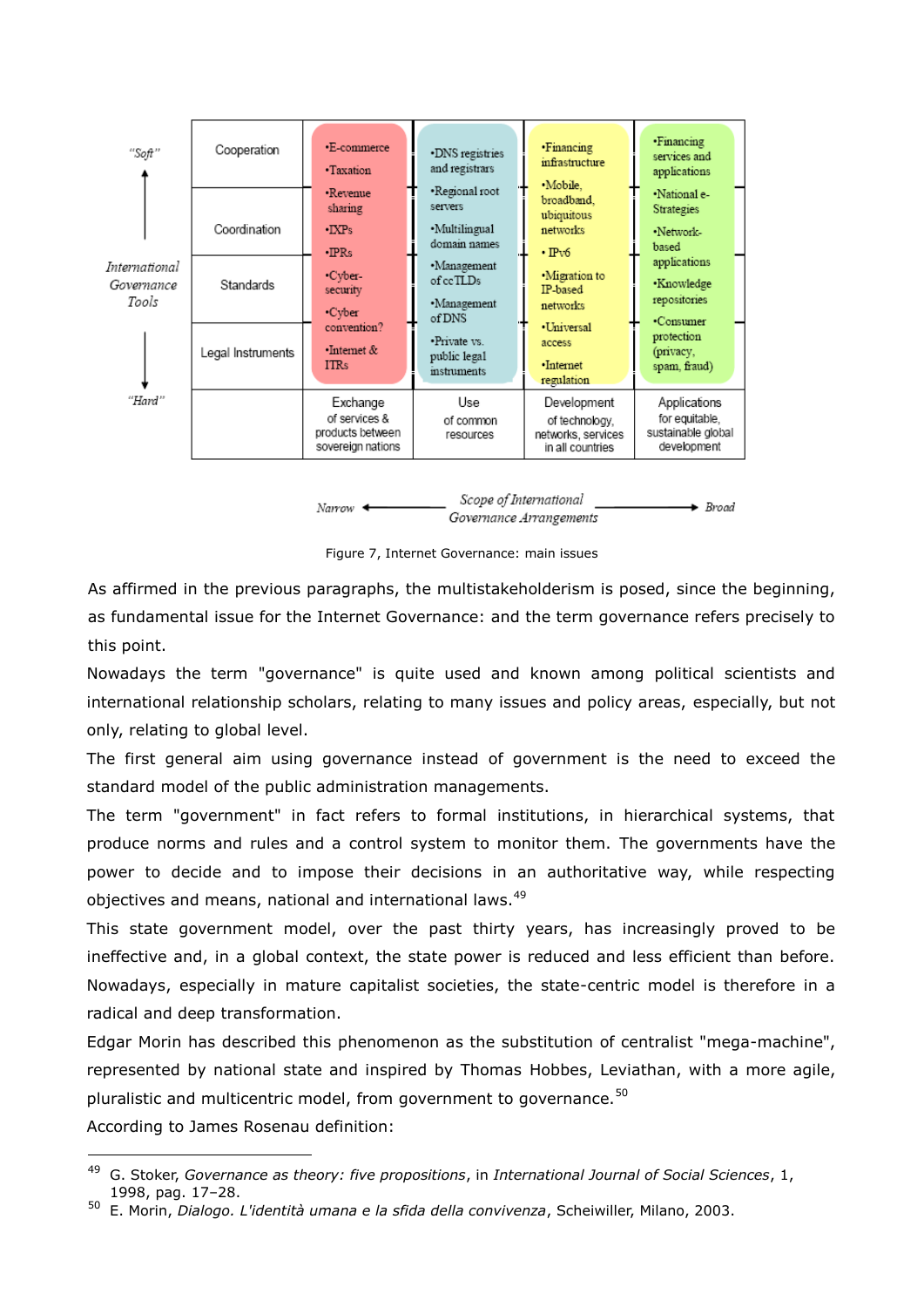"G*overnance is not synonymous with government [...] governance is a broader phenomenon of government, which embraces governmental institutions but also subsumes the informal and non-governmental mechanisms.*" 51

Rosenau affirms also that governance is the only way we have to cope with trans-national questions. They require shared solutions that are based on collaboration among states and nostate systems and organizations. Hence in the near future, according to Rosenau, we will have a fragmentary system composed by different supra-national collectivity: a multicentric world that represents the coming new global order, so decentralized that it is not possible reduce it to one hierarchy or coordination, under one hegemonic leadership.

So the governance shapes a flexible model, defined by means of systemic pictures (the topology of networks, the multilevel and multilayered system, etc..). Governance is a set of "*interactions, complex and diverse to form a hybrid structure in which the dynamics governance intersect at various levels to form a network process, such as the Möbius ring that does not begin or end at any level or at some point.*" 52

If the market principle is procedural, the state principle sovereign and substantial, the principle that seems leading the governance is reflexive and adaptive: the governance growths on the reflexive auto-organization of different kind of social actor in a interdependent relationship among themselves. And policy and rules decided trough governance model are based on flexible and evolving forms of negotiated consensus.

The governance dynamics have developed and become necessary due to phenomenon of globalization. Saskia Sassen has provided an effective definition of globalization:

"*A good part of globalization consists of an enormous variety of micro-processes that begin to denationalize what had been constructed as national— whether policies, capital, political subjectivities, urban spaces, temporal frames, or any other of a variety of dynamics and domains*."<sup>53</sup>

In brief, globalization was both caused and triggered by the deregulation of financial markets and the possibility to move quickly capital across the globe; the derivative interdependency of states; the progressive strengthening of the multinational, supra-national, non governmental and no-political and no-profit organizations and also engaged citizens; the increasing need of supra-national rules; the overlap, match and re-combination of culture and of the membership idea; the stronger individual and social awareness of human rights and their progressive affirmation.

According to Saskia Sassen, three elements, territory, authority and rights, merged one each

<sup>51</sup> J.N. Rosenau, *Governance, Order, and Change in World Politics*, in J. N. Rosenau, E. O. Cziempiel (eds.), *Governance without Government: Order and Change in World Politics*, Cambridge, Cambridge University Press, 2000.

<sup>52</sup> J.N. Rosenau, *Governance in a New Global Order*, in D. Held, A. McGrew (eds.), *Governing Globalization: Power, Authority, and Global Governance*, Polity Press, Cambridge, 2002, p. 81.

<sup>53</sup> S. Sassen, *Territory, Authority, Rights: From Medieval to Global Assemblages,* Princeton University Press, 2006.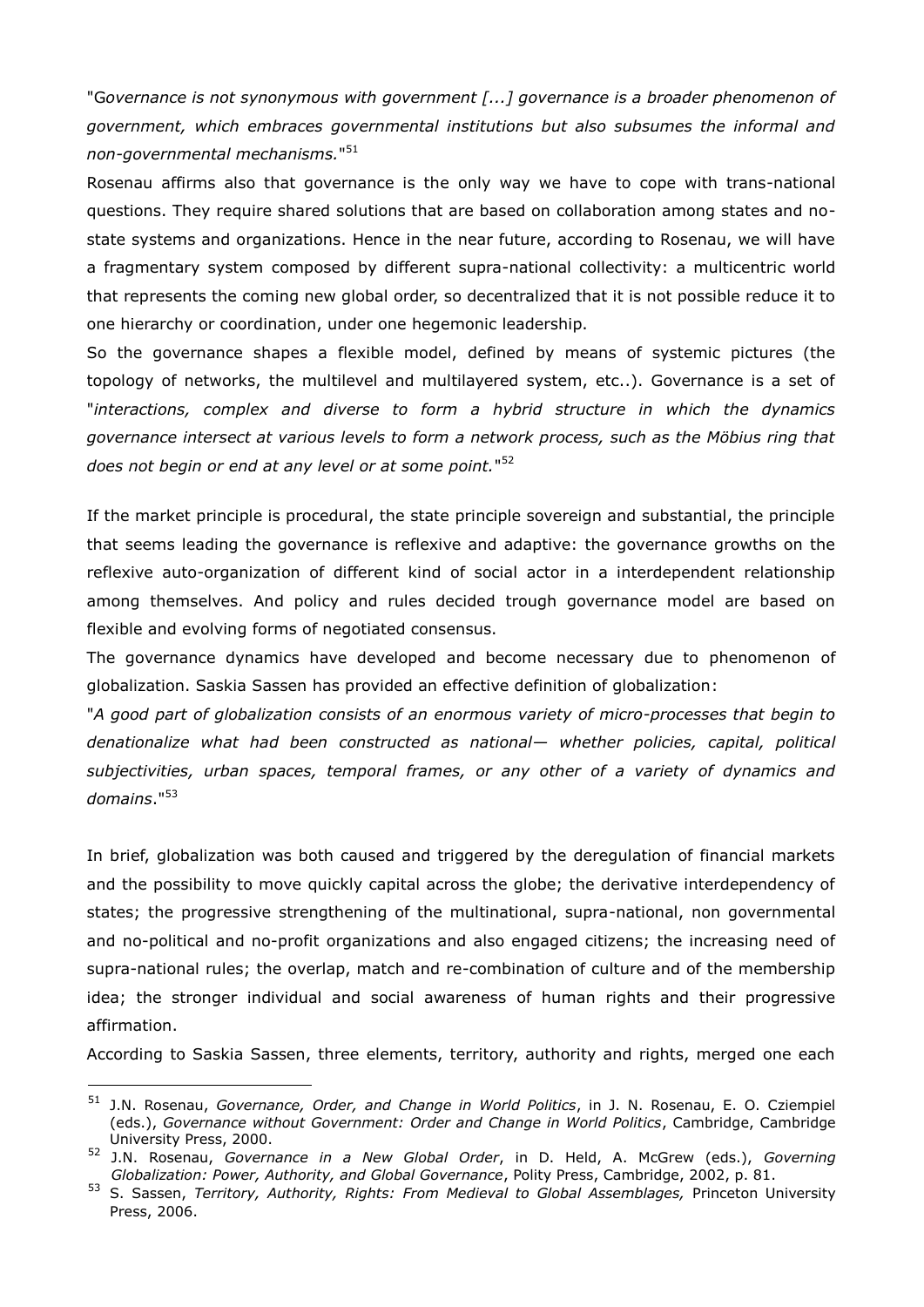other, define the various phases of globalization process.

Internet has represented the detonator, the enabling lever of this process. The development of Internet thus challenges the model of traditional state government. Internet, with its borderless nature, has made possible the emergence of new forms of governmental hierarchies no fully formalized and structured and has caused the destabilization of the oldest formal hierarchies.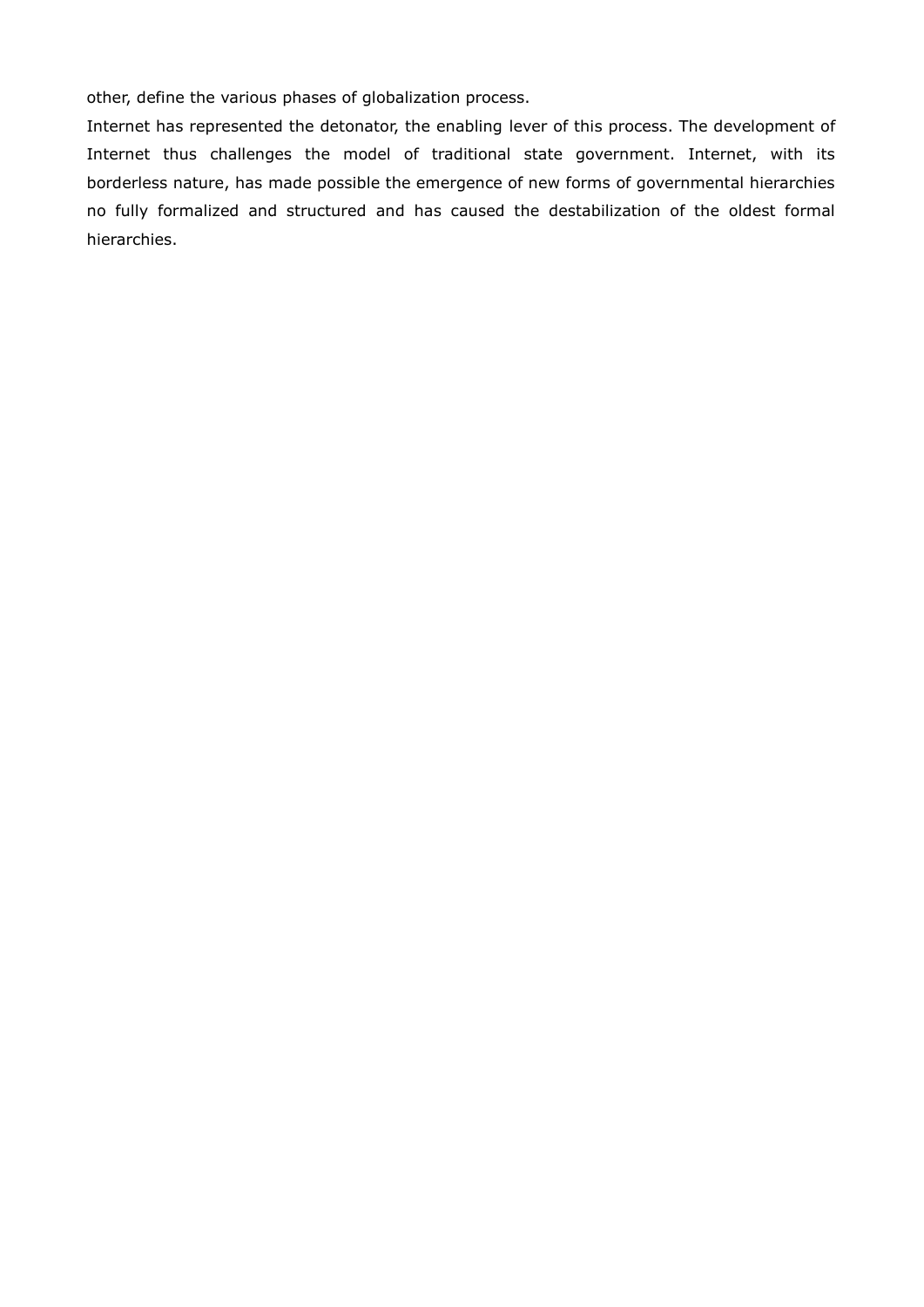…………………………………………………………

-

### 9. Taking stock and the way forward

The Internet Governance process is a new frontier for global institutions and global governance. It involves both substantial and formal issues.

Undoubtedly, traditional forms of regulation are not enough by themselves and we need a new model of international regulations, able to transcend geographical boundaries and involve i a bottom-up approach of all stakeholders, in relation to the many Internet Governance issues, which are evolving constantly.

The IGFs are trying to define this new model. As discussed above, they are unique experiments in the tradition of international and intergovernmental environment essentially for two reasons: the variety of stakeholders involved and the broad range of issues treated.

It is not the only meeting devoted to Internet Governance issue, but it is the biggest one and the only that involve freely all stakeholders.

If this element is broadly acknowledged, there are instead different opinions about IGF process effectiveness.

Generally, the IGF experiment is perceived as a success, because of its ability to allow a broad comparison among the different stakeholders.

Diplo Foundation, a non-profit organization based in Malta, conducted, in 2009, a survey on the effects and results of IGF's process.<sup>54</sup> It is entitled "Internet Governance Forum: identifying the impact" and tries to define and identify systemic and structural impacts related to the creation of a framework on Internet Governance. In addition to an online questionnaire about IGF impact on specific Internet Governance issues, the survey interviewed 30 of the most active IGF contributors and policy makers.

All of them declared the difficulty to identify and measure the impact of such a complex phenomenon as the IGF: the IGF overlaps with many other policy process about Internet Governance issue and its non decision-making nature make hard to measure the real impact.

<sup>&</sup>lt;sup>54</sup> The research was undertaken in partnership with AT&T (U.S. telephone company), Arab Republic of Egypt Ministry of Communications and Information Technology and Commonwealth Internet Governance Forum (an international initiative that seeks to encourage greater involvement of Commonwealth member states in Internet governance issues). The document is available at: www.diplomacy.edu/ig/impact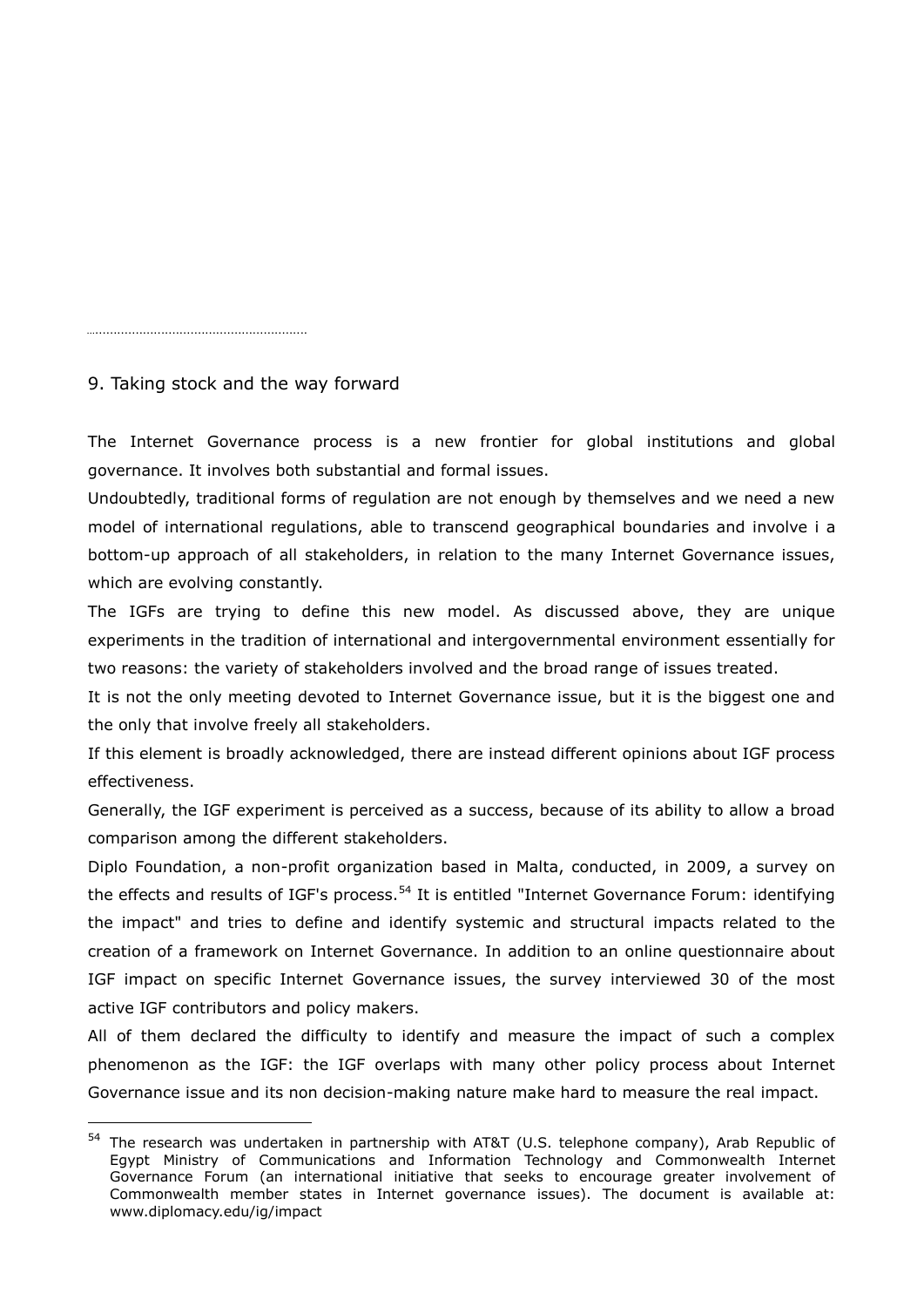Thus, even if many interviewed argued that the IGF has contributed to the new form of the agreement between ICANN and the U.S. Department of Commerce, this contribution is difficult to verify. All of interviewed are agree about the IGF support open discussion in areas that were previously insufficiently addressed. It helps to raise awareness on a broad range of issues and the fact that people from all stakeholder groups and from all word countries can share their ideas, on equal footing, is a unique opportunity that cannot be quantified but has a real impact. We may see the fruits of this impact gradually, over the time.

IGF has also the merit of having shifted the debate from the technical aspects of Internet Governance to the social and rights ones.

Another important results can be considered the spread of the IGF related knowledge on local, national and global level. IGF infact helps to synchronize global policy processes with developments on the other levels.

In addition to these positive perceptions, there are negative judgements also. Some argue that IGF process is weak, at lest an-useful and without concrete results. According to Milton Mueller,<sup>55</sup> a confused process that has reached few and little real results, because it focused on specific policy issues and on rethinking and organizational patterns, instead having achieved first an agreement on the underlying principles.

It is not easy to give a definitive opinion: IGF perhaps not produced "measurable" results and, but certainly its aspects of novelty having effects.

The multistakeholder approach underlying the IGF is the main innovative element of the whole Internet Governance process.

Even if States are trying to exercise their regulation power and right, the private sector tries to oppose any regulations. Civil society is approaching Internet Governance in too many different perspectives, being sometimes fragmented, even if these trends are real, anyway, the multistakeholder approach is evolving from its beginnings.

Albeit very slowly and with non-linear processes, the need for a consensus-based process, first about principles and then, eventually, about rules has been gradually recognized and endorsed by all actors. This practice, used since the beginning even for institutions that have dealt with technical standards, is the most significant result of the multistakeholderism practice.

Despite all, the contradictions and tests of strength that still characterize the Internet Governance process, and all the players require increasingly mutual approval in order to grow.

All entities must cope with transparency, trust and legitimacy, in order to be acknowledged: in one word with the accountability issue. Using Rolf Weber's definition:

"*Accountability is the acknowledgement and assumption of responsibility for actions, products, decisions and policies within the scope of the designated role*".<sup>56</sup>

The origin of "plurality of authorities"<sup>57</sup> we assist, produce new, non-formalized, mechanisms of

<sup>55</sup> M. Mueller, J. Mathiason, H. Klein, cit. work, 2007.

<sup>56</sup> R. Weber, *Shaping Internet governance: regulatory challenges*, Springer, Zurich, 2009, pag. 133.

<sup>57</sup> Z. Bauman, *A socilogical theory of postmodernity, i*n P. Beilharz, G. Robinson, J. Rundel (Eds.), *Between totalitarism and postmodernity,* Mit Press, Cambridge, 1992, pag. 160.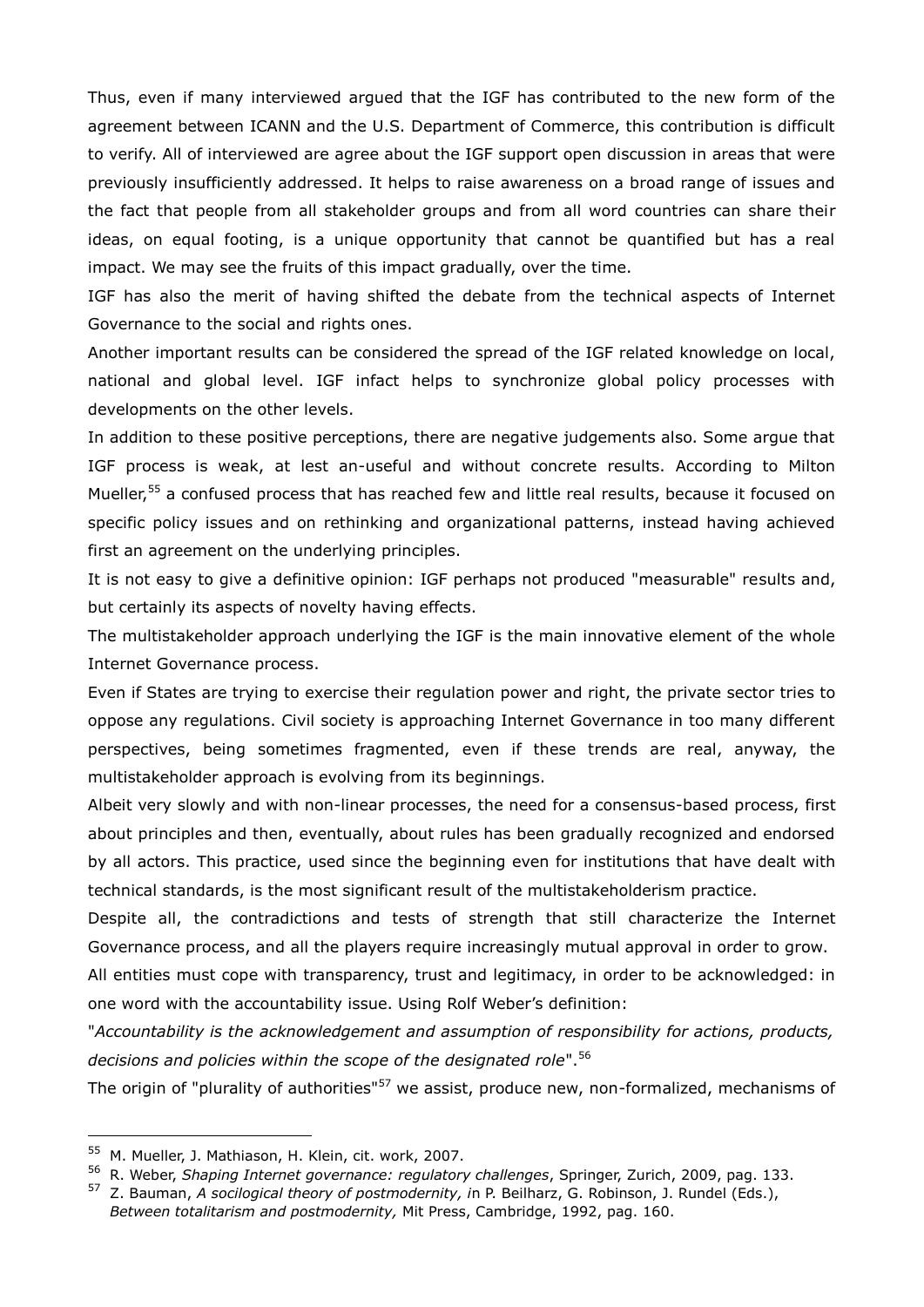checks and balance which act irregularly in different world segments. On one hand they balance some power excesses by traditional agencies, on the other, bring about the need for a deeper recognition and authority. "*Accountability of Internet governing bodies is not only important for the public to oversee the organizations' activities, but also serves the selfinterest of the respective entities*".<sup>58</sup>

Even for the non-linear Internet history, now it seems clear how the various actors are bound together by mutual interdependence. As Vint Cerf affirmed, during ICANN annual meeting, in Porto Rico, in 2007, "Internet is an ecosystem", a place where the interests, actions and feedback of all stakeholders become inextricably linked.

Even if this factor greatly complicates the picture, moreover it makes the multistakeholderism and consensus dynamics increasingly needed.

This makes the IGF, however, a first result in itself. And each IGF leads to the consolidation of international networks that are being created, so important in the context of the International Law, strengthening the principle of multistakeholderism. The decision to create and maintain the IGF as a decision shaping instead of decision-making environment seems, in this direction, necessary.

A decision-making set-up would probably have blocked the process in its tracks because of conflicts.

Although the reasons for the initial settings can be shared, as being partly unavoidable, the Internet Governance process and the IGF process must still evolve.

As explained before, many problematic issues and constraints are still on the floor and need a solution as soon as possible. For instance, the showdown between China and the United States is not easy to reconcile. But, demonstrating the interdependence mentioned earlier, China needs a close collaboration with ICANN and IETF, because of the management of Chinese ideograms DNS. And even if during the last IGF this Country expressed very strongly against the IGF, and ICANN indirectly, however, it has recently joined the ICANN GAC. Maybe the real problems and concerns of Countries as China and Saudi Arabia are related more than technical management to fundamental rights (as freedom of expression). And about these latter issues, the international pressure is increasing.

The IANA contract renewal is the core problem, relating to still undeniably U.N. strongest position. How we will arrive to the contract term in 2011, it will determine deeply the future of the Internet Governance process and the relationship among States actors and the other stakeholders.

Probably, the GAC of ICANN, enforced by the new role defined in AoC, will press in order to make IANA control and management multilateral and more transparent. Also civil society would be more part of the process, and it will try to press through other linked organization, as IETF and ISOC.

<sup>58</sup> R. Weber, cit. work, 2009.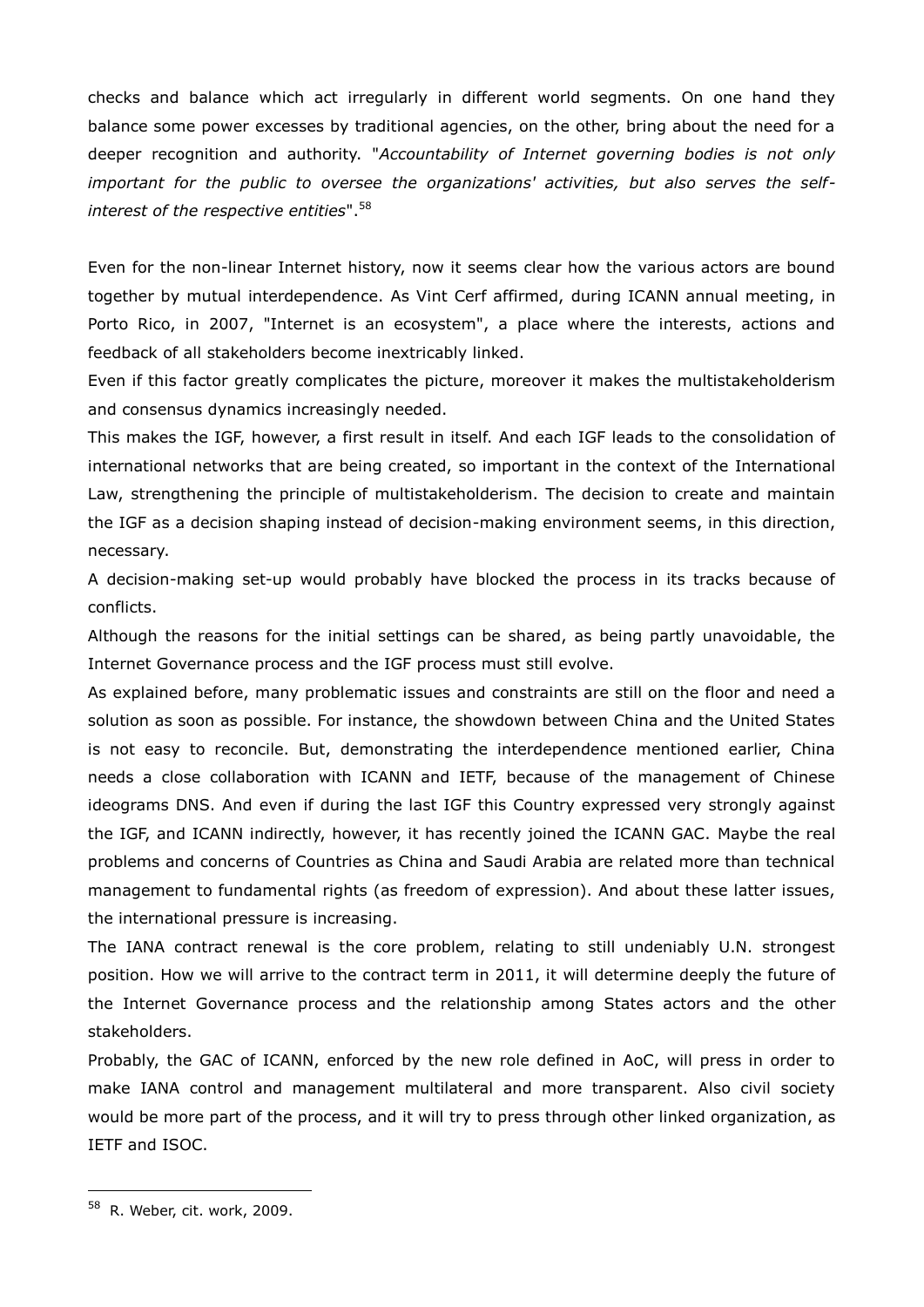However, in order to preserve the free and democratic Internet development and make IGF real effective something would need to be changed.

The rhetoric of strengthening the multistakeholderism participation, especially of end users and developing countries representatives, is important, true, but not enough.

The measure that seems more convincing is the one suggested by Milton Mueller, John Mathiason and Hans Klein: define a "framework convention"<sup>59</sup> for Internet Governance. Such as the one on climate change set-up by U.N. in 1980, involving all stakeholders, a U.N. framework convention on Internet Governance should define clearly the governance problems and its boundaries. It should have shared and agreed definition for key principles about the Internet, and, then, the norms that should be applied on Internet Governance, including the role of stakeholders.

The Mueller and colleagues position is shareable and supported by many interventions during the IGF, including the one in Sharm, which called for a kind of shared position as outcomes of the Fora.

As also advocated in the section on future prospects for international regulation, a real intergovernmental rules process could take the start, only if the IGF process, while remaining a non-decision forum, will be able to find a shared consensus about basic principles of Internet Governance.

Also the consensus-making process would be more enforced and verifiable, e.g. through a kind of voting or ballot process.

Probably only anchoring processes at a defined framework, we can try to draft a direction for future developments of Internet Governance and to make IGFs more effective. Thus, no need to start from scratch every time in dealing with specific issues problems.

Above all a shared principles framework should be a first step in order to make multistakeholderism process substantial, reducing the still strong disparities between the powers of the different stakeholders and giving real chance to democratic future for Internet.

In this way IGF might also represent a new global governance model, which, as the world is increasingly global, now it is required in many other policy issues - as terrorism, environmental pollution, climate change, financial crises, drugs traffic, renewable energy resources and so on – that need a new global solution.

<sup>59</sup> M. Mueller, J. Matiason, H. Klein, work cit., 2007.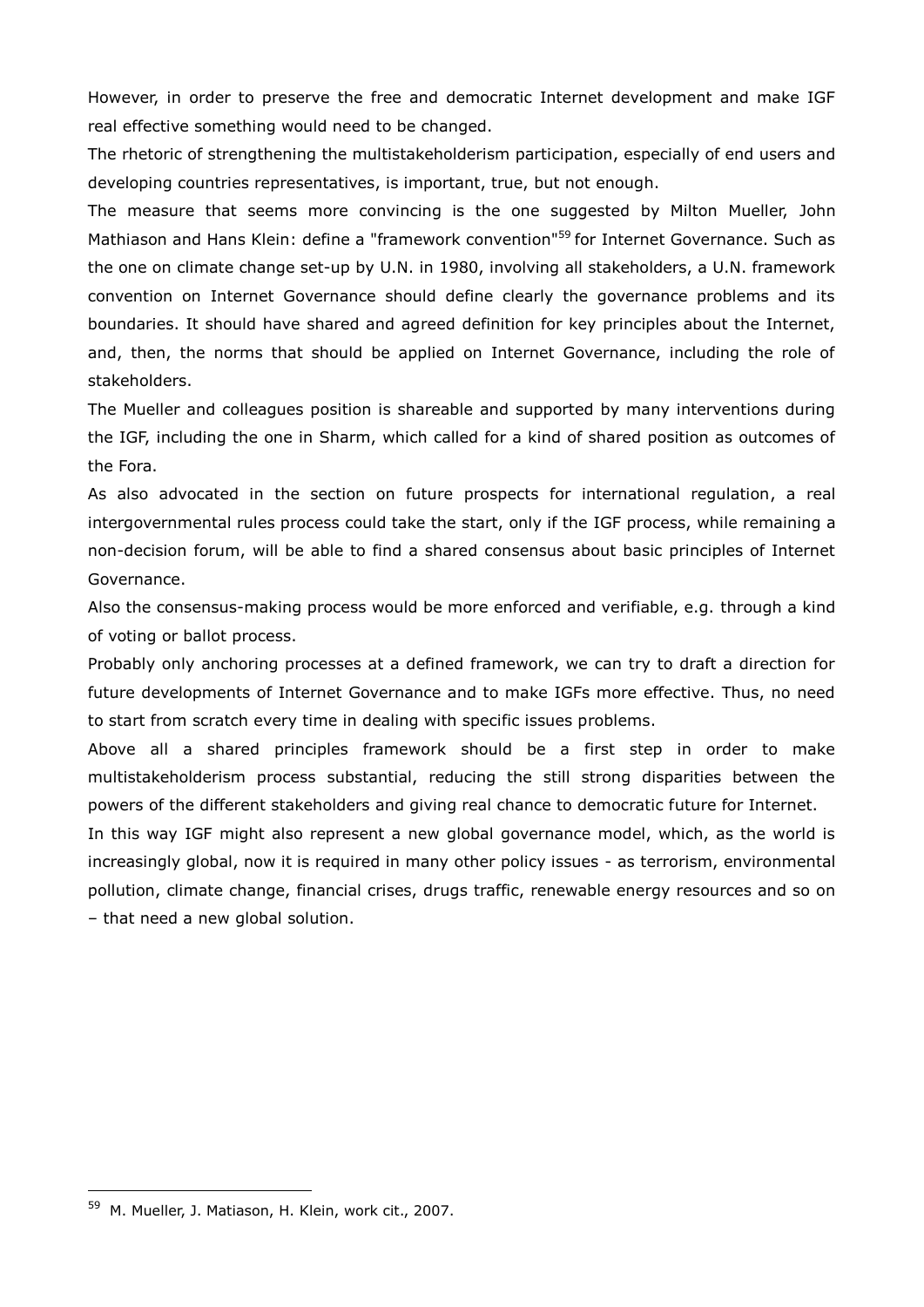## **10. Essential bibliography**

W.S. Baer, Will the Global Information Infrastructure Need Transnational (or Any) *Governance?*, RAND/RP-603, reprinted from National Information Infrastructure Initiatives: Visions and Policy Design, 1996

A. L. Barabási, *Link. The new science of networks*, Perseus Publishing, Cambridge, Ma, 2002

Z. Bauman, *A sociological theory of postmodernity*, in P. Beilharz, G. Robinson, J. Rundel (Eds.), *Between totalitarism and postmodernity*, Mit Press, Cambridge, 1992

M. Castells, *Communication Power*, Oxford University Press, New York, 2009

M. Castells, *The Rise of the Network society. The Information Age: Economy, Society and Culture*, Vol. I, Blackwell Publishers, Malden, 1996.

V. Cerf, *Who rules the net?*, in A. D. Thierer, C. Wayne Crews (Eds.), *Who rules the net?: Internet governance and jurisdiction*, Cato Institute, Washington D.C., 2003, pag. XIII

W.J. Drake, *Reframing Internet Governance Discourse: Fifteen Baseline Propositions*, in: Don MacLean (Ed.), *Internet Governance: A Grand Collaboration*, ICT Task Force Series 5, New York, 2004

M.Gell-Mann, *The Quark and the Jaguar*, Abacus, London, 1994

J. Holland, *Emergence. From chaos to order*, Addison-Wesley, Reading, Ma, 1998

S. Johnson, *Emergence. The Connected Lives of Ants, Brains, Cities, and Software*, Scribner, New York, 2001

S. Kauffman, *At Home in the Universe*, Oxford University Press, New York, 1995

W. Kleinwächter, Beyond ICANN vs. ITU: Will WSIS Open New Territory for Internet *Governance?*, in: Don MacLean (Ed.) *Internet Governance: A Grand Collaboration*, ICT Task Force Series 5, New York, 2004

W. Kleinwächter (Ed.), *The power of idea: Internet Governance in a global multistakeholder environment*, Germany Land of Ideas, Berlin, 2007

J. Kooiman, *Governing as Governance*, Sage, London, 2003

G. Kowack, *Internet Governance and the Emergence of Global Civil Society* IEEE Communications Magazine, May 1997

L. Lessig, *Code and Other Laws of Cyberspace*, Basic Books, New York, 1999

J. Mathiason, *Internet Governace. The new frontier of global institutions*, Routledge, New York, 2009

E. Morin, *Dialogo. L'identità umana e la sfida della convivenza*, Scheiwiller, Milano, 2003

E. Morin, *Introduction à la pensée complexe*, Esf, 1990, Paris

M. Mueller, *Ruling the Root: Internet Governance and the Taming of Cyberspace*, MIT Press, Massachusetts, 2002

M. Mueller, J. Mathiason, H. Klein, T*he Internet and global governance: principles and norms for a new regime*, Global Governance, Review of Multilateralism and International Organizations, n. 13, 2007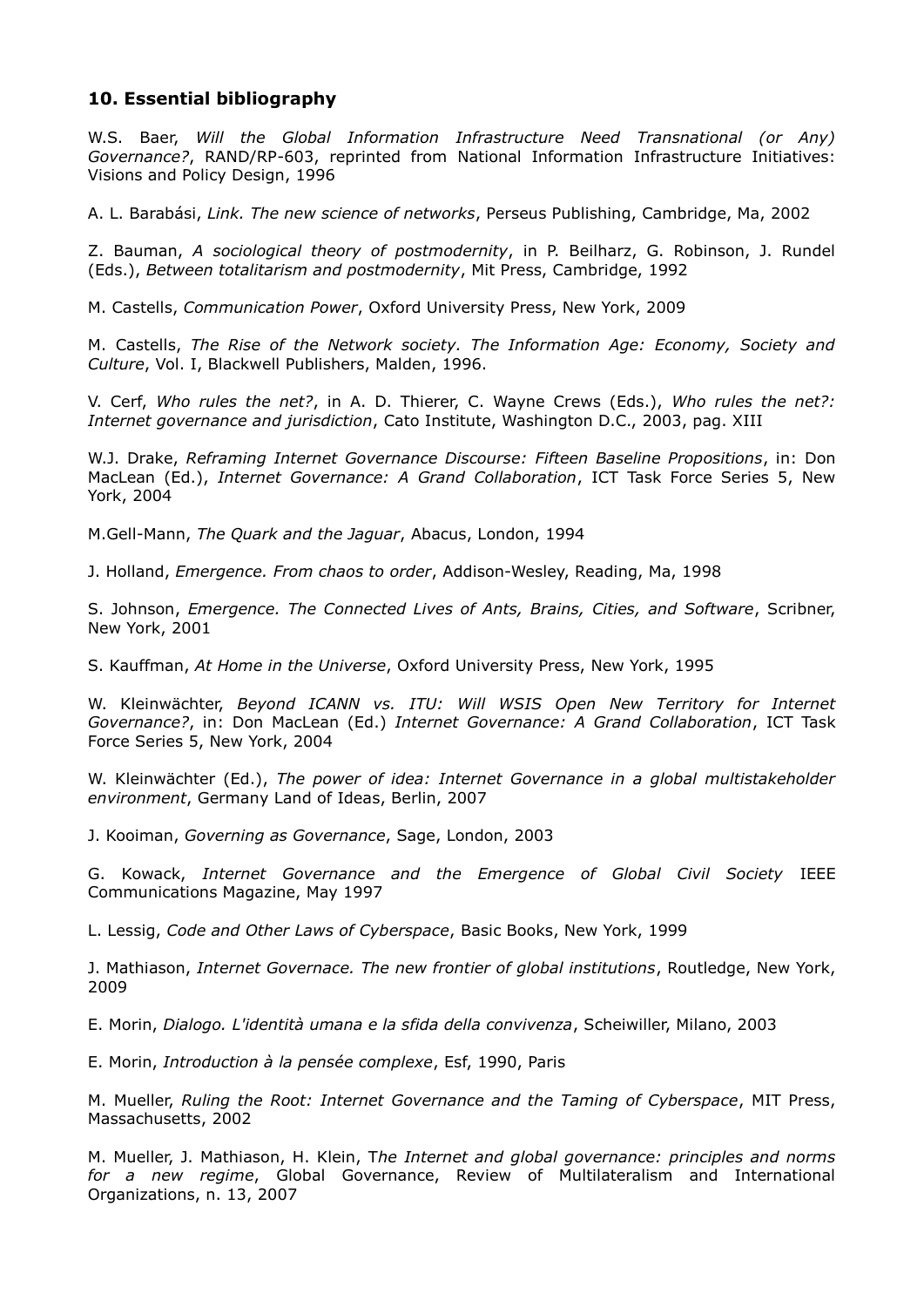C. Padovani, E. Pavan, *Governare le reti di infrormazione*, ne *Quaderni di sociologia*, Vol.LIII, 49, Rosenberg & Sellier, Torino, 2009

J.N. Rosenau, *Governance in a New Global Order*, in D. Held, A. McGrew (eds.), *Governing Globalization: Power, Authority, and Global Governance*, Polity Press, Cambridge, 2002

J.N. Rosenau, *Governance, Order, and Change in World Politics*, in J. N. Rosenau, E. O. Cziempiel (Eds.), *Governance without Government: Order and Change in World Politics*, Cambridge, Cambridge University Press, 2000

J.N. Rosenau, *Fragmegrative challenges to national security*, in T. Heyns (Ed.), *Understanding US strategy*, National Defence U.P., Washington, 1983

J.N. Rosenau, *Many damn things simultaneously: complexity theory and world affairs*, in D.S. Albert, T. J. Czerwinnski (Eds.), *Complexity global politics and national security*, National Defence U.P., Washington, 1997

S. Sassen, *Territory, Authority, Rights: From Medieval to Global Assemblages*, Princeton University Press, 2006

R. Weber, *Shaping Internet governance: regulatory challenges*, Springer, Zurich, 2009

### **11. Main online resources**

Y. Bar-Yam, *General Features of complex systems*, New England Complex Systems Institute, Cambridge,  $MA$ , MA, USA, available at: www.sci.unich.it/~aroli/dida/iasc/articoli/EOLSSBriefIntrotoCX.pdf

J.P. Barlow, *A Declaration of the Independence of Cyberspace*, 1996, available at: homes.eff.org/~barlow/Declaration-Final.html

A. Doria, W. Kleinwächter, *Internet Governance Forum (IGF) The First Two Years*, 2008, Ed. in cooperation with the IGF Secretariat, available at: www.intgovforum.org/cms/hydera/IGFBook\_the\_first\_two\_years.pdf

J. Hofmann, *Internet Governance: A Regulative Idea in Flux*, 2005, available at: regulation.upf.edu/ecpr-05-papers/jhofmann.pdf

W. Kleinwächter, *Internet Co-Governance – Towards a Multilayer Multiplayer Mechanism of Consultation, Coordination and Cooperation*, paper presented at the Informal Consultation of the Working Group on Internet Governance (WGIG), Geneva, September 20–21, 2004, available at:

www.itu.int/wsis/preparatory2/wgig/kleinwachter.doc

L. Lessig, *Governance*, Keynote speech at CPSR Conference on Internet Governance, October 10, 1998, available at:

cyber.harvard.edu/works/lessig/cpsr.pdf

S. Lynn, *President's Report: ICANN – The Case for Reform*, 2002, available at: www.icann.org/general/lynn-reform-proposal-24feb02.htm

D. MacLean, *Herding Schrodinger's Cats: Some Conceptual Tools for Thinking about Internet Governance*, 2004, available at:

www.itu.int/osg/spu/forum/intgov04/contributions/itu-workshop-feb-04-internet-governancebackground.pdf

J. Walker, *The Digital Imprimatur: How Big brother and Big Media Can Put the Internet Genie*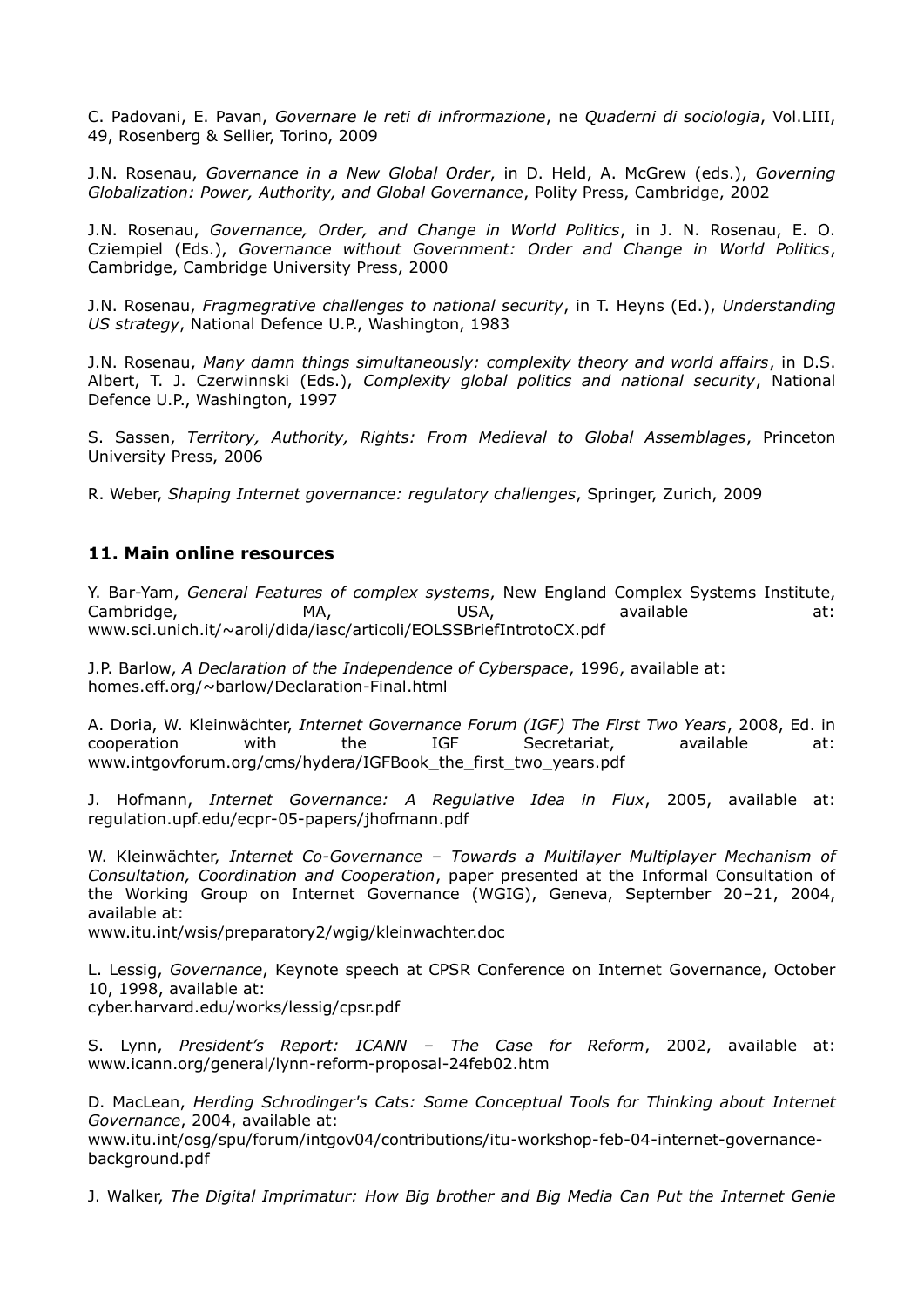*Back in the Bottle*, 2003, available at: www.fourmilab.ch/documents/digital-imprimatur

# **12. Main websites**

Generic Top Level Domain Memorandum of Understanding www.gtld-mou.org

ICANN At-Large Membership Study Commitee www.atlargestudy.org

International Court of Justice www.icj-cij.org

International Telecommunication Union (ITU) www.itu.int

Internet Architecture Board www.iab.org

Internet Assigned Numbers Authority (IANA) www.iana.org

Internet Corporation for Assigned Names and Numbers (ICANN) www.icann.org

Internet Engineering Task Force (IETF) www.ietf.org

Internet Governance Forum (IGF) – U.N. official web site www.intgovforum.org

Internet Society www.isoc.org

Internet World Stats – Usage and Population Statistics www.internetworldstats.com

National Telecommunications and Information Administration www.ntia.doc.gov

RFC Editor www.rfc-editor.org

United Nations Development Programme (UNDP) www.undp.org

United Nations Treaty Collection untreaty.un.org

Working Group on Internet Governance igf.wgig.org www.wgig.org

World Summit on Information Society – Civil Society Working Group on Scientific Information www.wsis-si.org

World Wide Web Consortium (W3C)